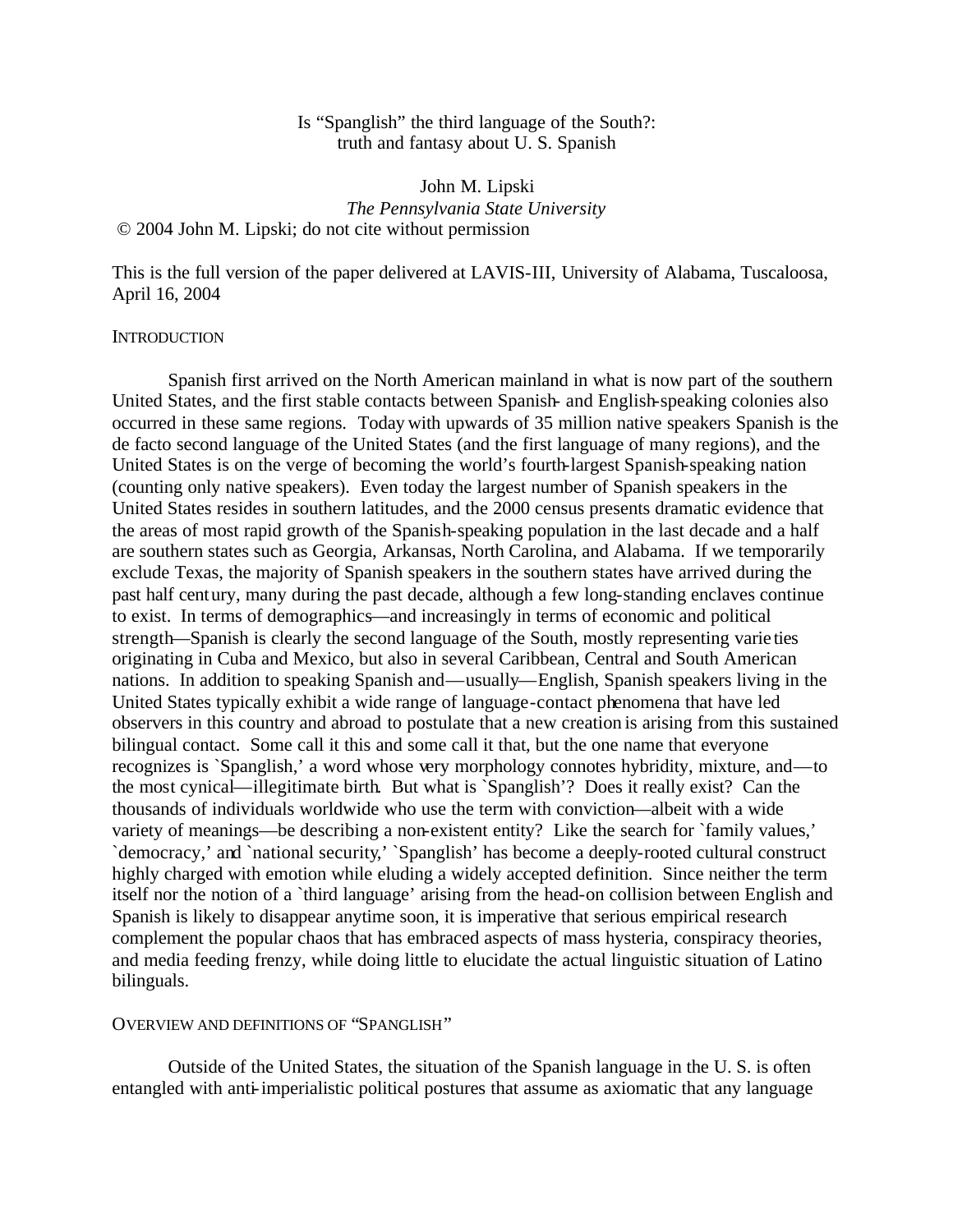and culture arriving in the United States will be overwhelmed by Anglo-American values, and will be denatured, weakened, contaminated, and ultimately assimilated by the mainstream juggernaut. Defenders of language mixing and borrowing have largely come from literary circles and from the political left, and have been frustrated in attempts to bring their views to the attention of mainstream educators, journalists, and community leaders. Despite the fact that nearly every Spanish speaker in the United States and throughout the world, as well as the majority of Anglo-Americans recognize this word, there is no consensus on the linguistic and social correlates of `Spanglish.' One common thread that runs through most accounts of spanglish is the idea that most Latinos in the United States and perhaps in Puerto Rico and border areas of Mexico speak this `language' rather than `real' Spanish. Since upwards of 50 million speakers are at stake, the matter is definitely of more than passing interest. A survey of recent statements will demonstrate the diversity of definitions, viewpoints, and attitudes regarding the linguistic behavior of the world's fourth-largest Spanish-speaking community.

We begin by considering dictionary definitions, typically the most neutral, widely accepted, and carefully researched. This first encounter yields dramatically contradictory results. The *American Heritage Dictionary* (p. 1666) gives the very generic and neutral definition `Spanish characterized by numerous borrowings from English.' On the other hand, the *Oxford English Dictionary* (v. XVI, p. 105) defines *spanglish* as `A type of Spanish contaminated by English words and forms of expression, spoken in Latin America.' The term *spanglish* (or *espanglish* in Spanish) appears to have been coined by the Puerto Rican journalist Salvador Tío (1954), in a newspaper column first published in 1952. Tío—who certainly considers himself the inventor of this word, an opinion largely shared by others in Latin America—was concerned about what he felt to be the deterioration of Spanish in Puerto Rico under the onslaught of English words, and waged a campaign of polemical and satirical articles over more than half a century. <sup>1</sup> Tío (1954:60) states his position unashamedly: `No creo ni en el latín ni en el bilingüismo. El latín es una lengua muerta. El bilingüismo, dos lenguas muertas' [I don't believe in Latin or bilingualism. Latin is a dead language. Bilingualism: two dead languages]. Many of Tío's examples are legitimate borrowings from English—some in unassimilated form that are found in modern Puerto Rican speech. Most refer to consumer products marketed in the United States or to aspects of popular youth culture, but Tío felt that Puerto Rican Spanish could suffer a far worse fate than simply absorbing foreign borrowings—which, after all, had been occurring for more than a thousand years. Evidently not understanding that creole languages are formed under conditions far different from the bilingual borrowing found in Puerto Rico, he examined Papiamentu, an Afro-Iberian creole language spoken mainly in Aruba and Curaçao and concluded that it was a degenerate form of Spanish.<sup>2</sup> He warned that the same fate could befall Puerto Rican Spanish: `Si en ese estado de postración cayó el español de Curazao y Aruba, también podría ocurrir algo similar en Puerto Rico si no se extrema el rigor para evitarlo. Puede tardar más tiempo por muchas razones pero si le ha ocurrido a otras lenguas en todos los continentes no hay razón para creer que somos indemnes al daño' [If the Spanish of Curaçao and

<sup>&</sup>lt;sup>1</sup> Granda (1972) and Pérez Sala (1973) are among the linguists who have taken a similar stance, as do the journalists Lloréns (1971) and Varo (1971). See Lipski (1975, 1976) for a different viewpoint.

<sup>&</sup>lt;sup>2</sup> Some Cuban writers in the 19<sup>th</sup> century (e.g. Bachiller y Morales 1883) had referred to Papiamentu as `español arañado' [torn-up Spanish], so Tío was not the first to form such an opinion).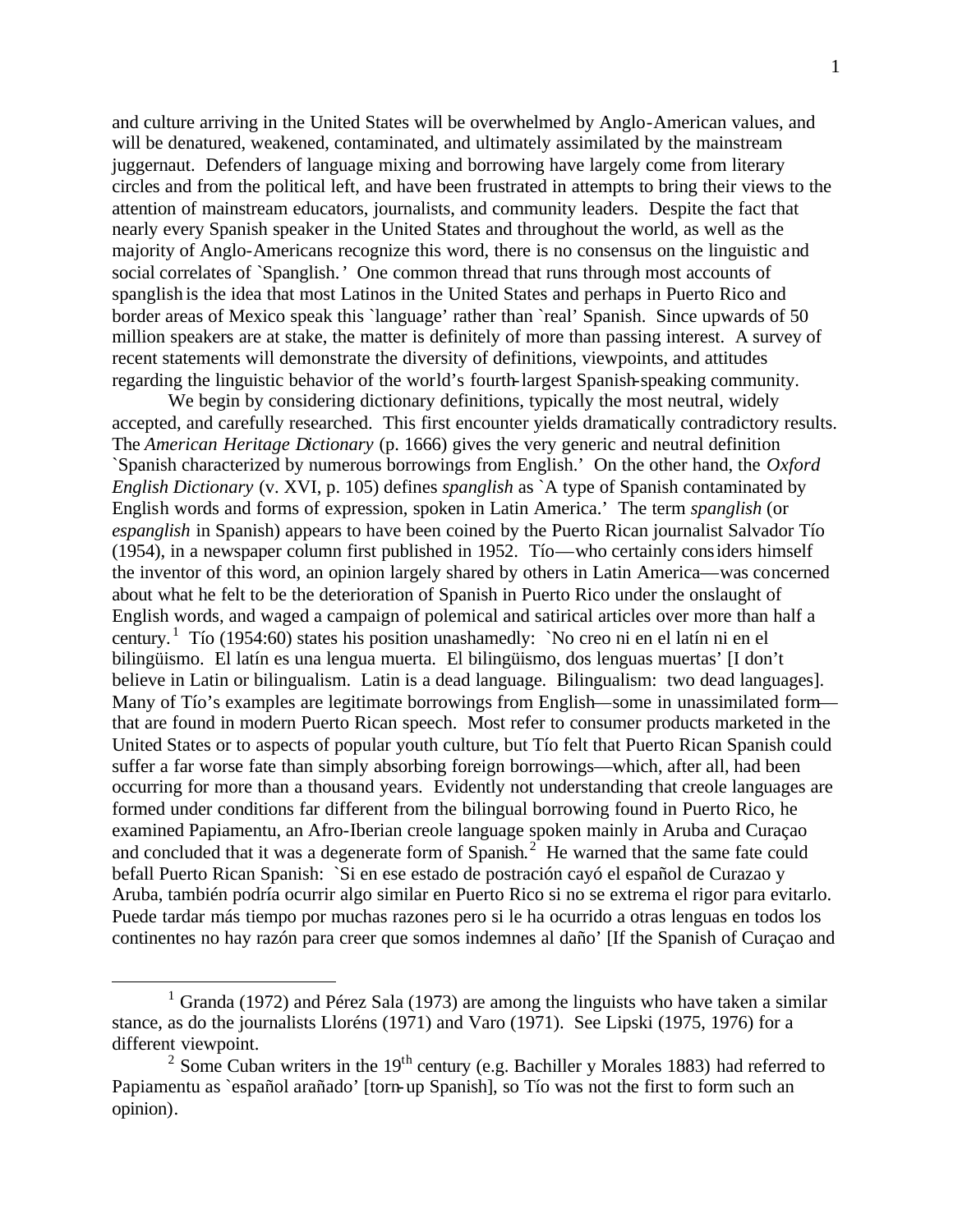Aruba could sink to such depths, something similar could occur in Puerto Rico if stiff measures are not taken to avoid it. This could take longer for various reasons, but if it has happened to other languages in every continent there is no reason to believe that we are exempt from this danger] (Tío 1992:25). Tío's early article also contained humorous `Spanglish' words of his own invention, which were not used at the time and have not been used since, thereby creating some confusion between legitimate examples of language contact and sarcastic parodies. Although Tío had lived in New York City, and therefore had experienced first-hand true bilingual contact phenomena, he accepted uncritically others' parodies of Spanish-English interaction (Tío 1992:91): `[el español] se pudre en la frontera nuevo-mejicana donde, como dice H. L. Mencken en su obra *The American Language*, dos nuevo-mejicanos se saludan con esta joya de la burundanga lingüística: "¡Hola amigo! ¿Cómo le how do you dea?" "Voy very welldiando, gracias"' [Spanish is rotting on the New Mexican border {sic.} where as H. L. Mencken says in *The American Language*, two New Mexicans greet each other with this gem of linguistic nonsense …]. This example, from Mencken (1962:650-1), does not actually come from the latter author, whose other observations on Spanish in the United States and its influence on English are in general well-documented and factually accurate. Rather, Mencken quotes (uncritically, it appears) a `recent explorer' (McKinstry 1930:336), whose concern for linguistic accuracy is highly questionable. McKinstry wrote during a time when Mexican-bashing was an acceptable literary pass-time, and although his witty anecdotes about his linguistic experiences on the U. S.-Mexican border suggest that he actually spoke Spanish, his factual account of borrowed Anglicisms stands in stark contrast to his mocking account of the language skills of Mexicans living near the border:

While the Mexican of the border appropriates the words of his neighbor in a truly wholesale manner, there is neither hope no danger that he will ever become English-speaking. It is only the bare words that are adopted. They are woven ingeniously into a fabric of grammar and pronunciation which remains forever Mexican. Although every other word your Nogales or Juárez peon uses may be English, he could not, to save his sombrero, put them together into a sentence intelligible to an American, that is, beyond such simple household phrases as *all right* and *goddam* [...] This mongrel jargon of the border is naturally shocking to the ears of the well-bred Mexican of the interior.

By uncritically quoting this unrealistic parody together with legitimate examples of borrowing and calquing, Tío (and Mencken) contributed to the false impression of a `mongrel' language teetering on the brink of total unintelligibility.

Nash (1970:223-4) offers a somewhat different definition and set of observations on `Spanglish' in Puerto Rico:

In the metropolitan areas of Puerto Rico, where Newyorricans play an influential role in the economic life of the island, there has arisen a hybrid variety of language, often given the slightly derogatory label of Spanglish, which coesists with less mixed forms of standard English and standard Spanish and has at least one of the characteristics of an autonomous language: a substantial number of native speakers. The emerging language retains the phonological, morphological, and syntactic structure of Puerto Rican Spanish. However, much of its vocabulary is English-derived. That it is an autonomous language has been recognized not only by some Puerto Rican intellectuals, most of whom strongly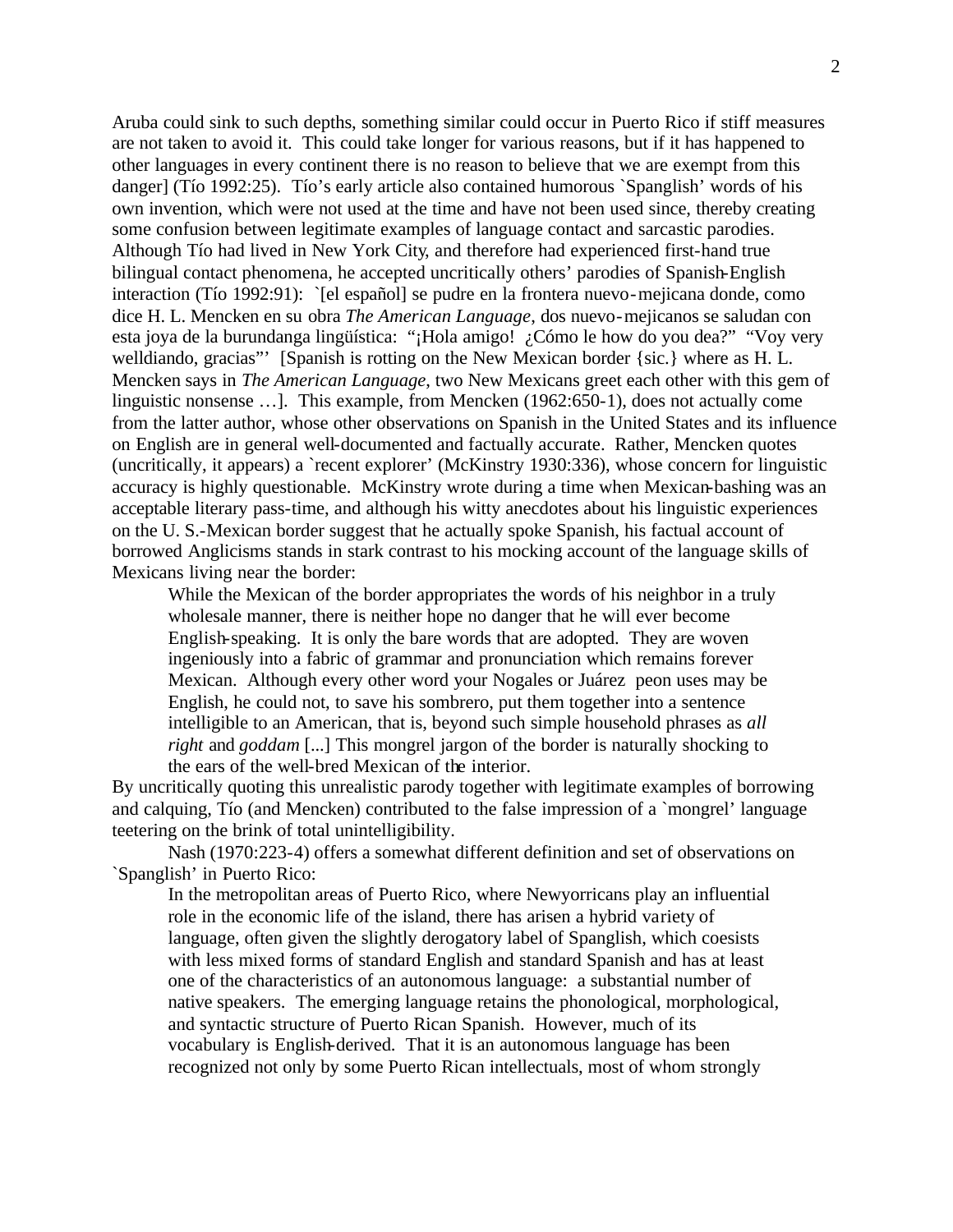disapprove of it … but also by the New York School of Social Research, which has offered a course in Spanglish for doctors, nurses, and social workers.

She further clarifies (p. 225) `Spanglish as defined here is neither language containing grammatical errors due to interference nor intentionally mixed language.' Most of Nash's examples represent the sort of lexical borrowing found in all bilingual contact situations, although some have a relatively high number of Anglicisms, usually related to consumer products or popular culture.

Fairclough (2003:187), in a survey of attitudes and inquiries about Spanish in the United States, defines *spanglish* as simply `la mezcla del inglés y del español' [the mixture of English and Spanish]. Odón Betanzos Palacios (2001), president of the North American Academy of the Spanish Language (a corresponding branch of the Spanish Royal Language Academy) is of the opinión that `... el *espanglish* y el *engliñol* han sido y son dos problemas normales en comunidades donde conviven los de lengua española y los estadounidenses, comunidades en las que sus hablantes son monolingües y tienen necesidad de comunicarse. El de lengua española ha recogido palabras del inglés, de las que entiende su significado y, sencillamente, las españoliza; igualmente hará con las formas verbales y así, en su variedad de injertos, se aproximará a la comunicación con el de la otra lengua …'[*Spanglish* and *Engliñol* have been and continue to be two normal problems in communities where Spanish speakers and Americans live together. The Spanish speaker has taken those English words whose meaning is understood and, simply, has Hispanized them; the same is done with verbal forms and with such hybrids, some approximation to communication in the other language will be achieved]. Nonetheless he asserts that ` el *espanglish* es, sólo, medio de comunicación temporal … Creo que [los que promueven la enseñanza del spanglish] no se han percatado del enorme error que cometen al querer hacer de amplitudes y querer enseñar una jerga de comunidades que ni siquiera podrán entender otras comunidades de sus cercanías' [*Spanglish* is only a temporary means of communication … I believe that those who promote the teaching of Spanglish are not aware of the huge mistake in teaching this jargon that cannot even be understood in neighboring communities]. He concludes that `… el *espanglish* es un problema temporal, pasajero y todo vendrá a su cauce normal cuando nuevas generaciones de hispanohablantes en Estados Unidos reconozcan y aprecien la bendición del bilingüismo …' [*Spanglish* is a transitory problem and things will return to normal as successive generations of Spanish speakers in the United States recognize and appreciate the blessings of being bilingual].

The self-declared admirer and promoter of *spanglish* Ilan Stavans (2003:6), whose outrageous imitations and prolific popular writings on *spanglish* have made him a lightning rod for polemic, initially defines the term innocently as `The verbal encounter between Anglo and Hispano civilizations.' His anecdotal accounts of learning *spanglish* upon arriving in New York City from Mexico reveal an often less than affectionate reaction: `But to keep up with these publications [Spanish-language newspapers in New York City in the 1980's] was also to invite your tongue for a bumpy ride. The grammar and syntax used in them was never fully "normal," e.g., it replicated, often unconsciously, English-language patterns. It was obvious that its authors and editors were americanos with a loose connection to la lengua de Borges.'

Adopting an anti-imperialistic stance and considering *spanglish* to consist primarily of the use of Anglicisms by Spanish speakers, the distinguished literary critic Roberto González-Echeverría (1997) laments the negative implications of *spanglish*:

El spanglish, la lengua compuesta de español e inglés que salió de la calle y se introdujo en los programas de entrevistas y las campañas de publicidad, plantea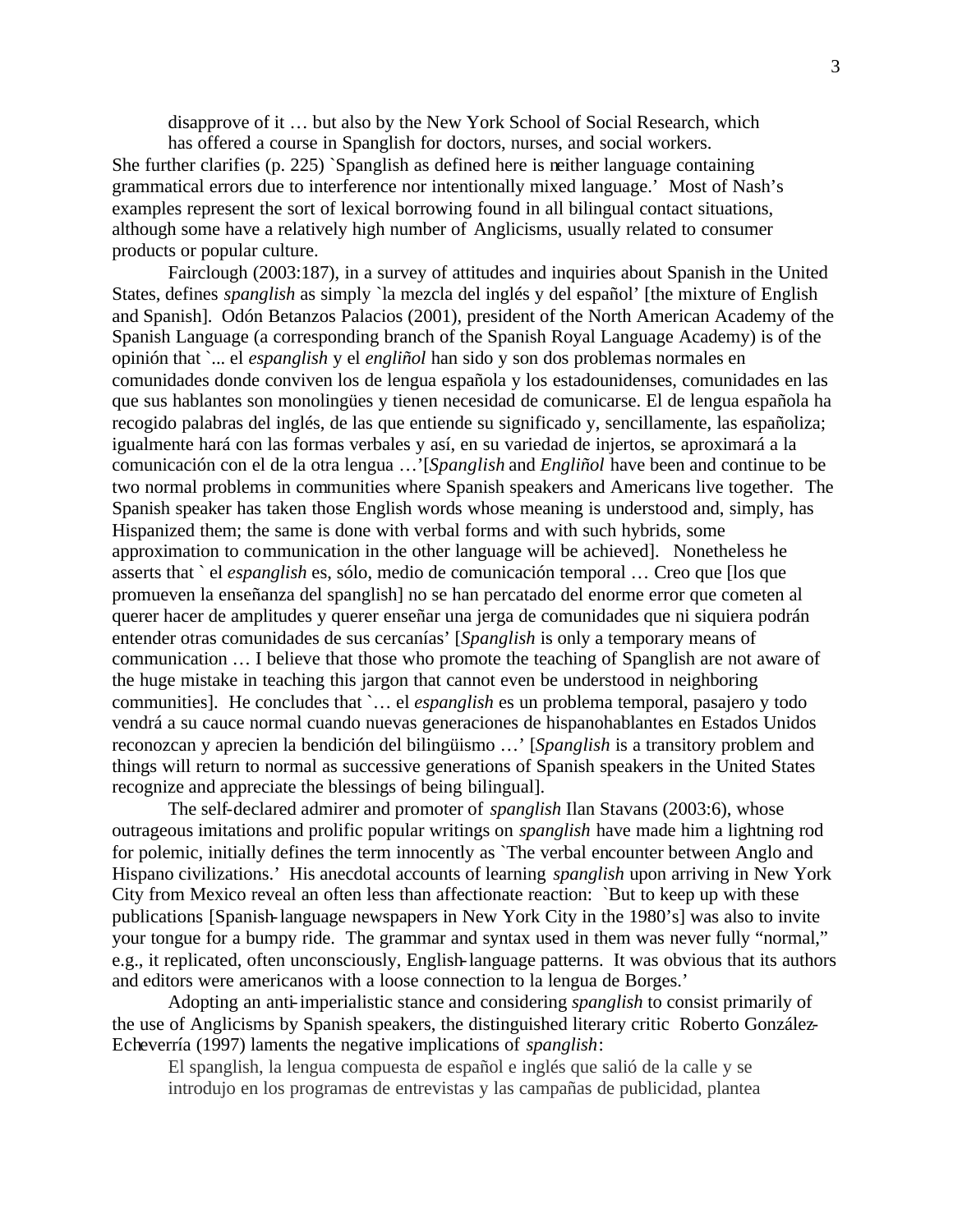un **grave peligro** a la cultura hispánica y al progreso de los hispanos dentro de la corriente mayoritaria norteamericana. Aquellos que lo toleran e incluso lo promueven como una mezcla inocua no se dan cuenta de que esta no es una relación basada en la igualdad. El spanglish es una **invasión** del español por el inglés. La triste realidad es que el spanglish es básicamente la lengua de los hispanos pobres, muchos de los cuales son casi analfabetos en cualquiera de los dos idiomas. Incorporan palabras y construcciones inglesas a su habla de todos los días porque carecen del vocabulario y la educación en español para adaptarse a la cambiante cultura que los rodea. Los hispanos educados que hacen otro tanto tienen una motivación diferente: algunos **se avergüenzan de su origen** e intentan parecerse al resto usando palabras inglesas y traduciendo directamente las expresiones idiomáticas inglesas. Hacerlo, piensan, es reclamar la calidad de miembro de la corriente mayoritaria. Políticamente, sin embargo, el spanglish es una capitulación; indica marginalización, no liberación. [Spanglish, the language made up of Spanish and English off the streets and introduced into talk shows and advertising campaigns represents a grave danger for Latino culture and the progress of Latinos in mainstream America. Those who tolerate and even promote [spanglish] as a harmless mixture don't realize that this is not a relationship of equality. The sad truth is that spanglish is basically the language of poor Latinos, many of whom are illiterate in both languages. They incoporate English words and constructions into their daily speech because they lack the vocabulary and training in Spanish to adapt to the culture that surrounds them. Educated Latinos who use this language have other motives: some are ashamed of their origins and try to blend in with everyone else by using English words and literally translating English idioms. They think that this will make them part of the mainstream. Politically, however, spanglish represents a capitulation; it stands for marginalization, not liberation].

This condemnation of *spanglish* as a manifestation of defeat and submissiveness by Hispanic communities in the United Status recalls Odón Betanzos Palacios' lament, when he speaks of ` el problema de algunos hispanos en Estados Unidos, de los que no han podido ni tenido la oportunidad de aprender ninguna de las dos lenguas (español e inglés)' [the problem of some Latinos in the United States, who have not had the opportunity to learn either Spanish or English]. In another commentary on *spanglish*, Joaquim Ibarz (2002) offers the following observation, which clearly confuses regional and social dialects, youth slang, and language contact phenomena:

Hablar medio en español, medio en inglés, no es tan descabellado si se piensa en la mezcla de las culturas, las migraciones y todas las circunstancias que han hecho que estos dos idiomas puedan combinar … La lengua resultante del mestizaje entre español y el inglés, conocida como 'spanglish', es hablada por más de 25 millones de personas a ambos lados de la frontera entre México y Estados Unidos, zona en la que residen cerca de 40 millones de latinos. La mayoría utiliza formas diferentes de este dialecto, que cambia según el país de origen de quién lo utiliza, como el cubonics de Miami, el nuyorrican de los puertorriqueños de Manhattan y el caló pachuco de San Antonio [speaking half in Spanish, half in English, isn't so crazy if we think about cultural mixture, migrations, and other circumstances that have brought these two languages together ... the language resulting from the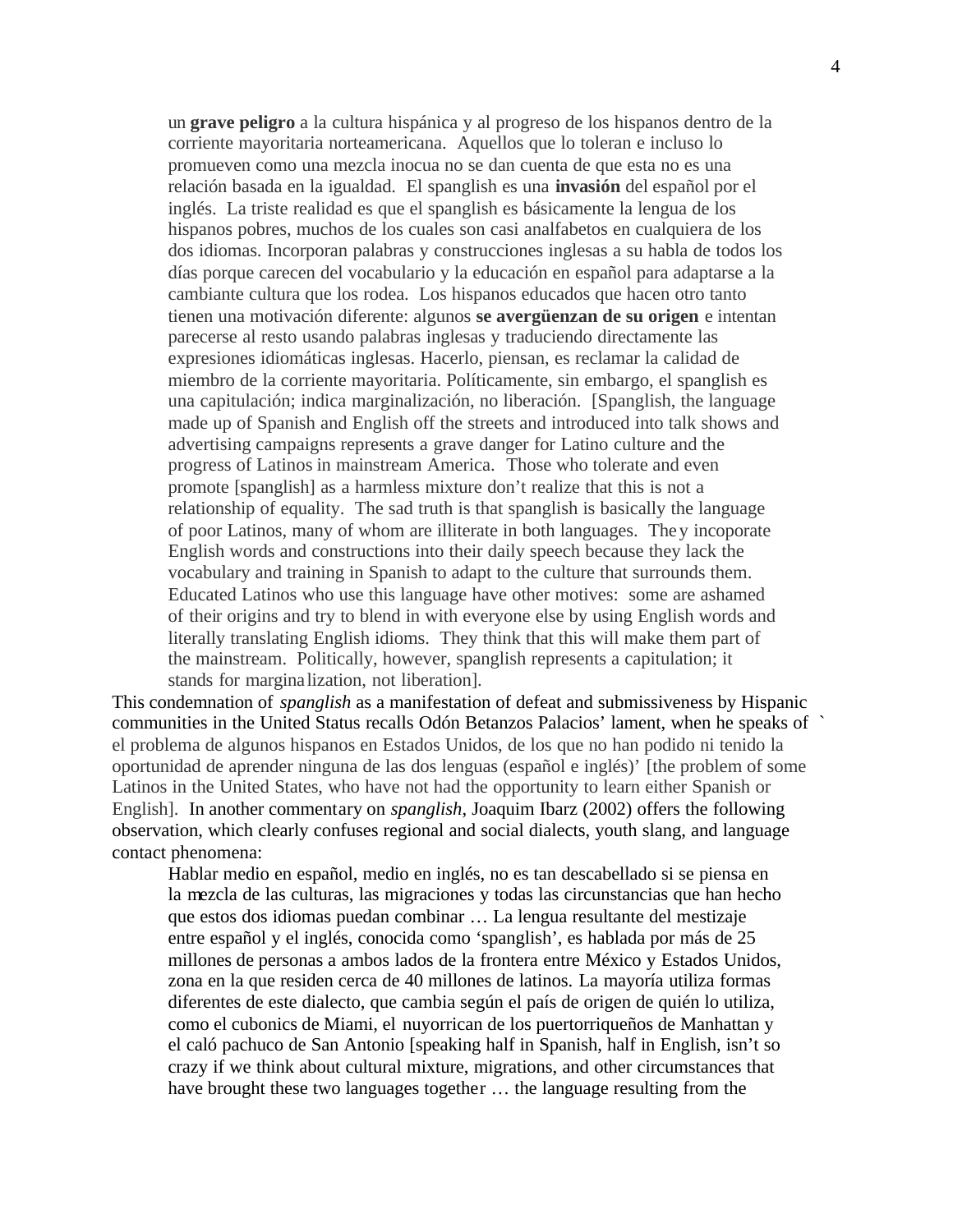mixture of Spanish and English, known as `spanglish,' is spoken by more than 25 million people on both sides of the U. S.-Mexican border, an area in which some 40 million Latinos live. Most use some variety of this dialect, which varies according to the country of origins, like Cubonics in Miami, Nuyorican for Puerto Ricans in Manhattan and Pachuco caló of San Antonio]

Xosé Castro (1996) gives a similar appraisal:

El **espanglish** tiene una lógica forma de ser y un origen explicable y comprensible. Su función es claramente comunicadora, pero sólo puede darse cuando existe una carencia de vocabulario en alguna de las dos partes que forman un diálogo. Cuando existe alguna duda o algo que obstaculice la comprensión, se echa mano de la versión inglesa, idioma que ambos interlocutores comprenden, y la comunicación, por fin, se completa … la marginalidad del **espanglish …**excluye al hispano que no entiende inglés, y al angloparlante que no entiende español. Se restringe, por tanto, a una reducida comunidad de hablantes. Debemos tener en cuenta que el **espanglish** de Nueva York poco tiene que ver con el de Los Ángeles. Así que, en realidad, no estamos hablando de una lengua sino de un conjunto de dialectos tan variados como sus comunidades de hablantes. [Spanglish has its own logic and a logically explained origin. It serves a clear communicative function, but it can only occur when one of the dialog partners lacks a vocabulary item. When in doubt, to eliminate any obstacle to communication, one reverts to the English version, understood by both interlocutors, and communication takes place … the marginal status of spanglish … excludes Latinos who don't understand English and English speakers who don't understand Spanish. It is therefore restricted to small speech communities. We must acknowledge that New York Spanglish has little to do with its Los Angeles counterpart. Therefore we are not speaking of a single language but rather of a group of dialects as varied as the speech communities it represents]

Angélica Guerra Avalos, of the University of Guadalajara, Mexico, gives a more positive analysis:

En los Estados Unidos de Norteamérica, la cultura latinoamericana ha tenido tal presencia durante años, que su influencia ha dado lugar a una fusión cultural innegable. Uno de los elementos fundamentales de dicha fusión ha sido la mezcla de los idiomas español e inglés, originando un complejo fenómeno denominado *spanglish*. La importancia de analizar el impacto del *spanglish* en la cultura estadounidense radica en cómo se ha ido extendiendo su uso, tanto en la vida cotidiana de un gran número de habitantes de tal país, como en los medios de comunicación masiva, con lo cual ha rebasado las fronteras estadounidenses para ejercer un efecto lingüístico en diferentes países alrededor del mundo … En las regiones cerca de la frontera mexicana, por ejemplo, los niños chicanos no necesitan el inglés en su vida cotidiana y por lo tanto es difícil para ellos el aprenderlo; resulta más cómodo y es más usual utilizar el español o, en otro caso, es muy normal que al crecer en un ambiente donde la gente habla tanto español como inglés, mezclen los dos idiomas … Esa mezcla ha propiciado que el español en Estados Unidos no se haya propagado en su totalidad de una forma pura. Durante varias décadas se ha estado utilizando un híbrido lingüístico conocido como *spanglish*, el cual no es español ni inglés, sino una amalgama que nace del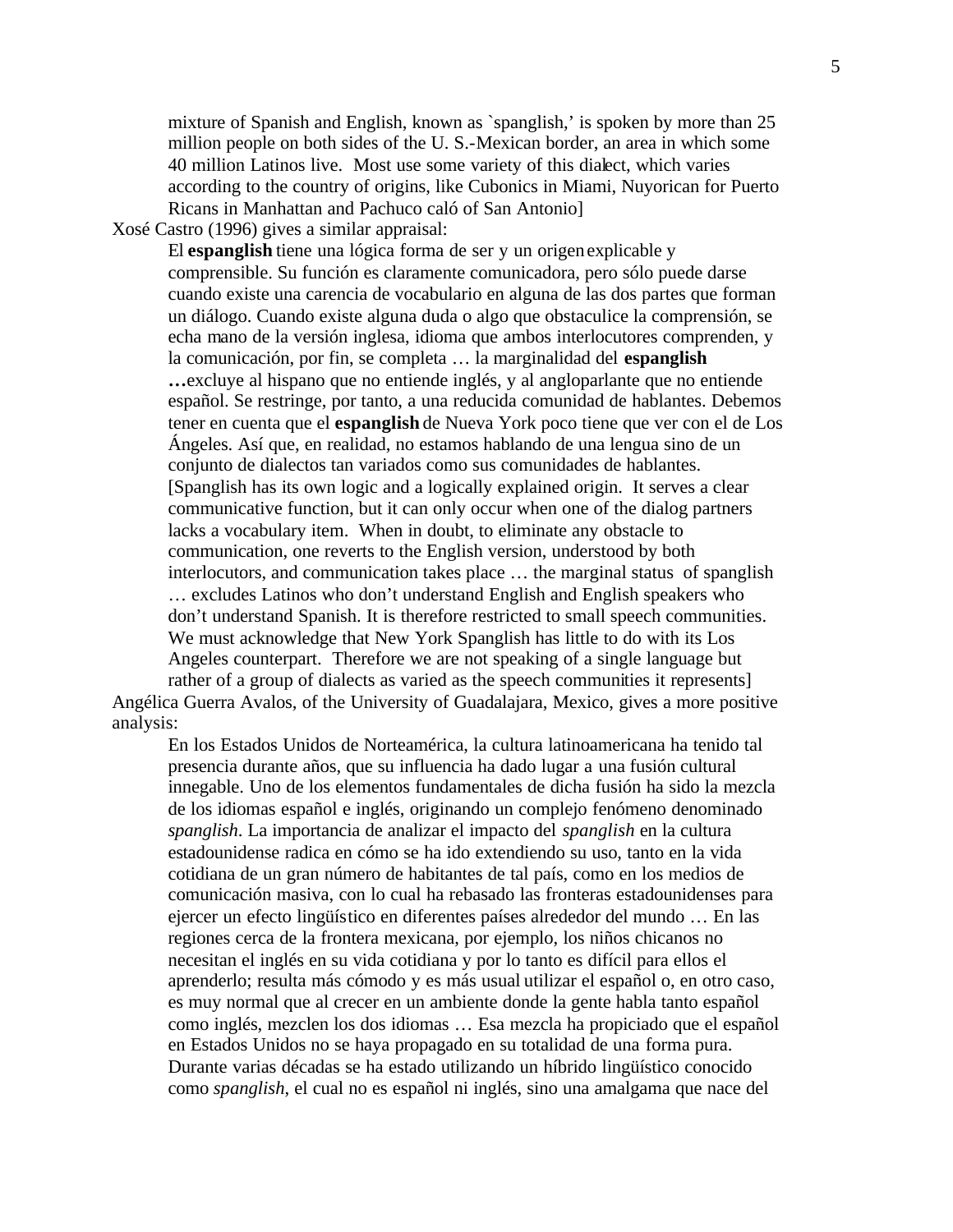encuentro (o choque) entre ambos idiomas. Este producto de los pueblos de ascendencia hispana surgió como expresión informal y callejera, debido al intenso fluir migratorio en estados como Texas, Nuevo México, Arizona y California, extendiéndose a Miami y Nueva York. El *spanglish* da una oportunidad de comunicarse en dos idiomas al mismo tiempo y a la vez de tener un sentido de pertenencia a dos culturas. La función del *spanglish* es claramente comunicadora y se ha dado por la existencia de una carencia de vocabulario en alguna de las dos partes que forman un diálogo, motivo por el cual es necesario adaptar las palabras conocidas al esquema en el que se requiere expresar una idea. Es por ello por lo que se le considera una muestra de alto nivel de creatividad lingüística, que por sus características informales no sería posible estandarizar académicamente. [In the United States of America, Latin American culture has had such a presence over the years that an undeniable cultural fusion has resulted. A fundamental aspect of this fusion is the mixture of English and Spanish, giving rise to a complex phenomenon known as "spanglish." The importance of analyzing spanglish comes from the fact that its use is spreading, in the daily lives of many of this country's residents, as well as in mass media, which has transcended U. S. borders to produce linguistic effects in various countries throughout the world ... along the Mexican border, for example, Chicano children do not need to use English, and therefore it is difficult for them to learn it; it is easier to use Spanish, or, being in an area where both languages are used, to mix the two languages … this mixture means that Spanish in the U. S. has not spread in its purest form. For several decades a hybrid known as *spanglish* has been used, which is not Spanish nor English, but an amalgam resulting from the contact (or clash) between the two languages. This form of self-expression among groups of Hispanic origin arose an informal language of the street, due to the heavy immigration to Texas, New Mexico, Arizona, and California, and extending to Miami and New York. *Spanglish* provides the opportunity to speak in two languages and the sense of belonging to two cultures. The function of *spanglish* is clearly communicative, and it arises when one dialog partner lacks vocabulary, thereby necessitating the adaptation of known words to fit new ideas. For this reason it is considered a sign of linguistic creativity, which because of its informal nature cannot be academically standardized]

The Cuban linguists Sergio Valdés Bernal and Nuria Gregori Tornada (2001) describe the Spanish of Miami, based on earlier observations of Varela (1992), and affirm that ` el *spanglish* queda para los puertorriqueños en sus barrios neoyorquinos. Sin embargo esto ya es historia, y el spanglish, como era de esperar, ha hecho su aparición en Miami entre la nueva generación de los cubanoamericanos –los yacas- quienes se "divierten" hablando esta variedad de lengua "en parte español anglosajonizado, en parte inglés hispanizado, y en parte giros sintácticos, que usan niños y adultos, a veces casi sin darse cuenta"' [Spanglish was for Puerto Ricans in their New York neighborhoods. But this is now history, and spanglish, as might be expected, has made an appearance in Miami among the new generation of Cuban-Americans—yacas—who "mess around" speaking this dialect "part Anglicized Spanish, part Hispanized English, and part syntactic combinations used unconsciously by children and adults]. For these scholars, *spanglish* is mainly code-switching, although sometimes involving linguistic erosion and language loss among U. S.-born Cubans.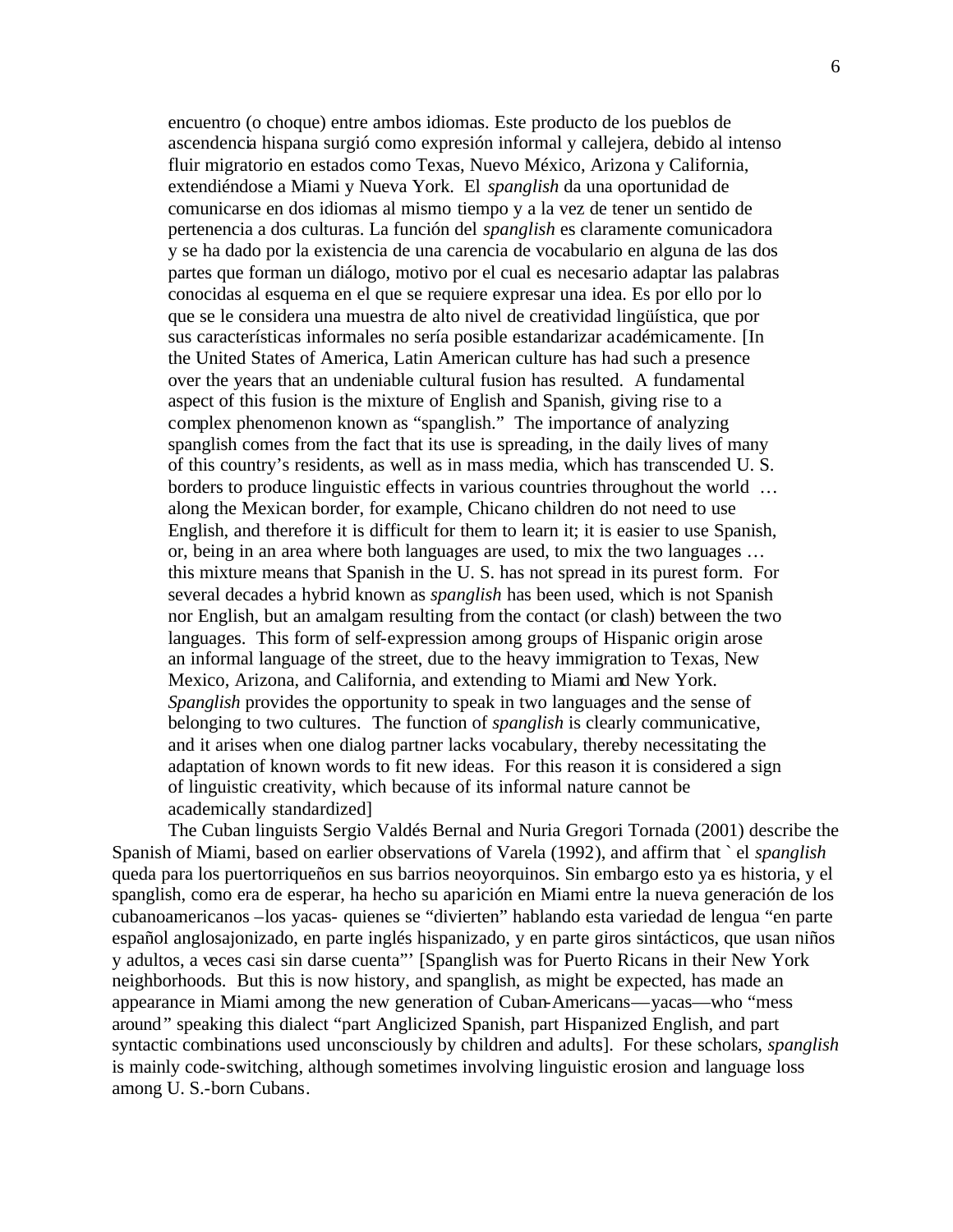A web site devoted to the teaching of Spanish to Americans defines *spanglish* as ` An entity that is not quite English, not quite Spanish but somewhere in between; the 'language' spoken by an English-speaking person when attempting to speak in Spanish.<sup>3</sup> In a few cases (e.g. García Rojas and Molesworth 1996) *spanglish* has referred to English as spoken as a second language and with interference from Spanish, a phenomenon that Nash (1971) has dubbed `englañol.' Finally, the president of the Spanish Royal Academy of the Language (RAE) has declared succinctly that `el "spanglish" no es un idioma' [*spanglish* is not a language].

Acosta-Belén (1975:151) observed that `Speakers of the non-defined mixture of Spanish and/or English are judged as "different," or "sloppy" speakers of Spanish and/or English, and are often labeled verbally deprived, alingual, or deficient bilinguals because supposedly they do not have the ability to speak either English or Spanish well.' Milán (1982:202-3) specifically recommended that researchers and educators [in New York City] refrain from using the term "Spanglish" and use instead neutral designations such as "New York City Spanish." However recent work by Zentella (1997:82) has demonstrated that younger Puerto Ricans in New York and other cities of the Northeastern United States are beginning to adopt the word "Spanglish" with pride, to refer explicitly to code-switching: `... more NYPR's are referring to "Spanglish" as a positive way of identifying their switching.' Zentella offers a `grammar of "Spanglish"' which is in effect an account of grammatical and pragmatic constraints on code-switching. She concludes (112-13) that `Contrary to the attitude of those who label Puerto Rican code switching "Spanglish" in the belief that a chaotic mixture is being invented, English-Spanish switching is a creative style of bilingual communication that accomplishes important cultural and conversational work.'

*Spanglish* has even made its way into children's literature, for example in a humorously didactic novel by Montes (2003) in which a Puerto Rican girl is teased by her English-only classmates. The cover blurb sets the stage:

Maritza Gabriela Morales Mercado (Gabí for short) has big *problemas*. Her worst enemy, Johnny Wiley, is driving her crazy … Gabí is so mad she can't even talk straight. Her English words keep getting jumbled up with her Spanish words. Now she's speaking a crazy mix of both, and no one knows what she's saying! Will Gabí ever make sense again? Or will she be tongue-tied forever?

The book provides a touching lesson in cultural sensitivity and a few examples of realistic codeswitching, although the idea that bilingual speakers `jumble up' their languages when they become angry is unlikely to score any points in the bilingual education arena.

Drawing together literary, cultural, and political views, Morales (2002:3) takes a politically-grounded stance, linking *spanglish* with the notion that:

 $\overline{a}$ 

Latinos are a mixed-race people… there is a need for a way to say something more about this idea than the word "Latino" expresses. So for the moment, let's consider a new term for the discussion of what this aspect of Latino means—let us consider Spanglish. Why Spanglish? There is no better metaphor for what a

 $3$  In one case (Avera 2001) `Spanglish' refers simply to an elementary textbook in conversational Spanish written in bilingual *en face* format. The author defines `Spanglish' as `the combination of the words Spanish and English. The two languages represent the form of communicating for millions of people in the Americas, Australia, England, Spain, and others.' No mention of language mixing or interference is found in the textbook, although the use of available cognates is encouraged throughout.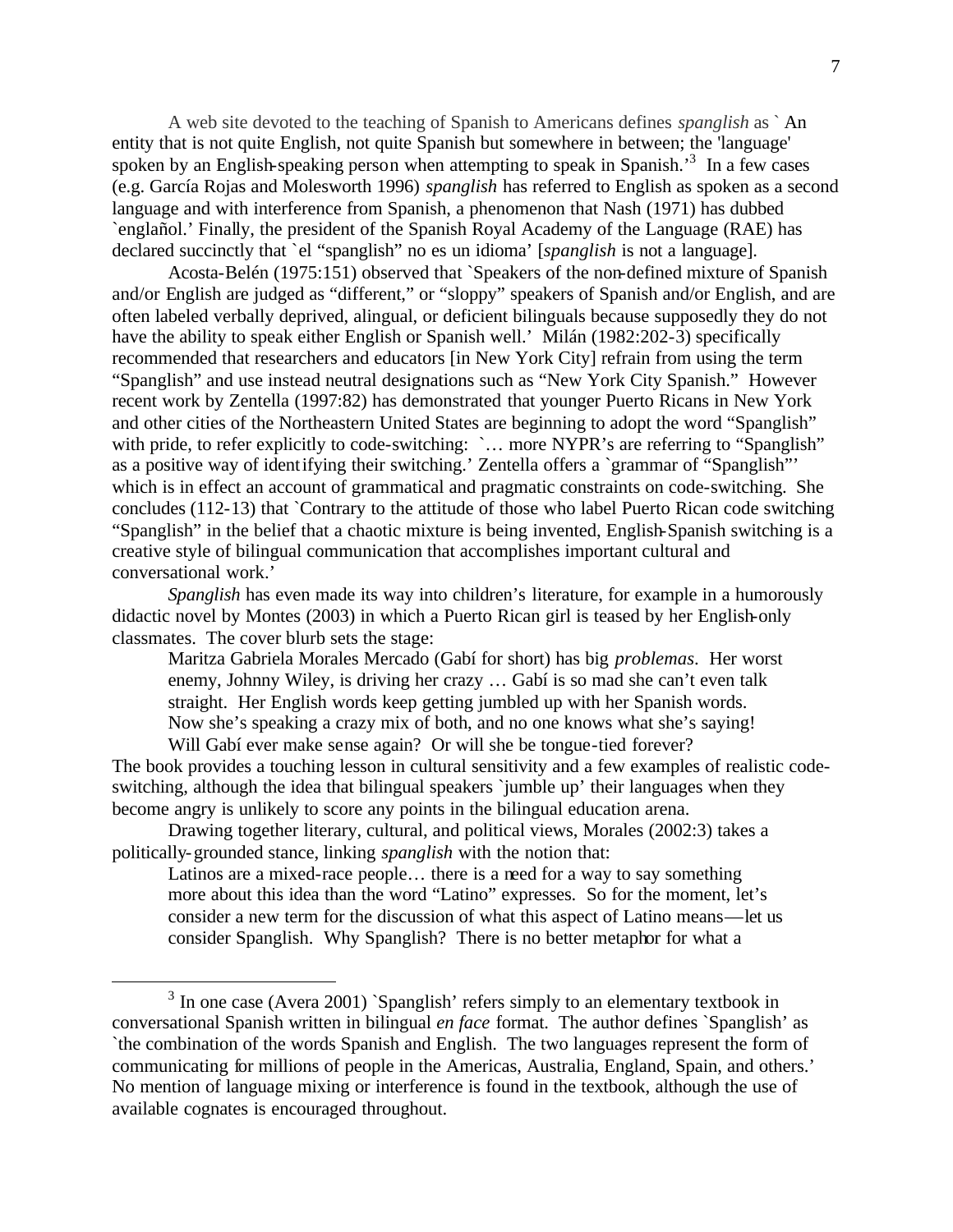mixed-race culture means than a hybrid language, an informal code; the same sort of linguistic construction that defines different classes in a society can also come to define something outside it, a social construction with different rules. Spanglish is what we speak, but it is also who we Latinos are, and how we act, and how we perceive the world. It's also a way to avoid the sectarian nature of other labels that describe our condition, terms like Nuyorican, Chicano, Cuban American, Dominicanyork. It is an immediate declaration that translation is definition, that movement is status quo.

While acknowledging that many observers—particularly from other Spanish-speaking nations regard Spanglish as `Spanish under siege from an external invader' (p. 5), Morales goes on to celebrate the emerging Latino language as an affirmation of resistance and the construction of a powerful new identity. The remainder of his work deals with manifestations of the Spanish-English interface in literature, popular culture, and political discourse, and represents the most eloquent manifesto of *Spanglish* as an originally derogatory term that is being co-opted by its former victims as a badge of pride and courage, thus joining such crossover soul-mates as *Chicano*, *queer*, and—in another time and place, *hippie* and *freak*. While it is my fervent hope that the term *Spanglish* will eventually lose all its negative connotations and soar with the *águilas*, less flattering notions still prevail, and form the basis for the ongoing polemic that has cut across all sectors of Spanish- and English-speaking societies.

# ENUMERATION OF THE USES OF *SPANGLISH* AND MAJOR RESEARCH QUESTIONS

The preceding survey of definitions and points of view—which represents only a very small fraction of an immense and constantly growing bibliography and a highly charged ideological climate—is more than sufficient to demonstrate that there is no universally accepted definition of *spanglish.* The term *spanglish* has variously been used to describe the following distinct phenomena:

- The use of integrated Anglicisms in Spanish
- The frequent and spontaneous use of non-assimilated Anglicisms (i.e. with English phonetics) in Spanish
- The use of syntactic calques and loan translations from English in Spanish
- Frequent and fluid code-switching, particularly intrasentential switches (within the same clause)
- Deviations from Standard Spanish grammar found among vestigial and transitional bilingual speakers, whose productive competence in Spanish falls below that of true native speakers, due to language shift or attrition.
- The characteristics of Spanish written or spoken as a second language by millions of Americans of non-Hispanic background, who have learned Spanish for personal or professional motives.
- Finally the humorous, disrespectful, and derogatory use of pseudo-Spanish ítems in what anthropologist Jane Hill (1993a, 1993b) has called *junk spanish*.

The following remarks will examine the various phenomena embodied by this heterogeneous list, in an attempt to extract common denominators en route to addressing the principal research questions surrounding *spanglish*, irrespective of the precise definition given to this term:

• Who uses *spanglish* and in what circumstances?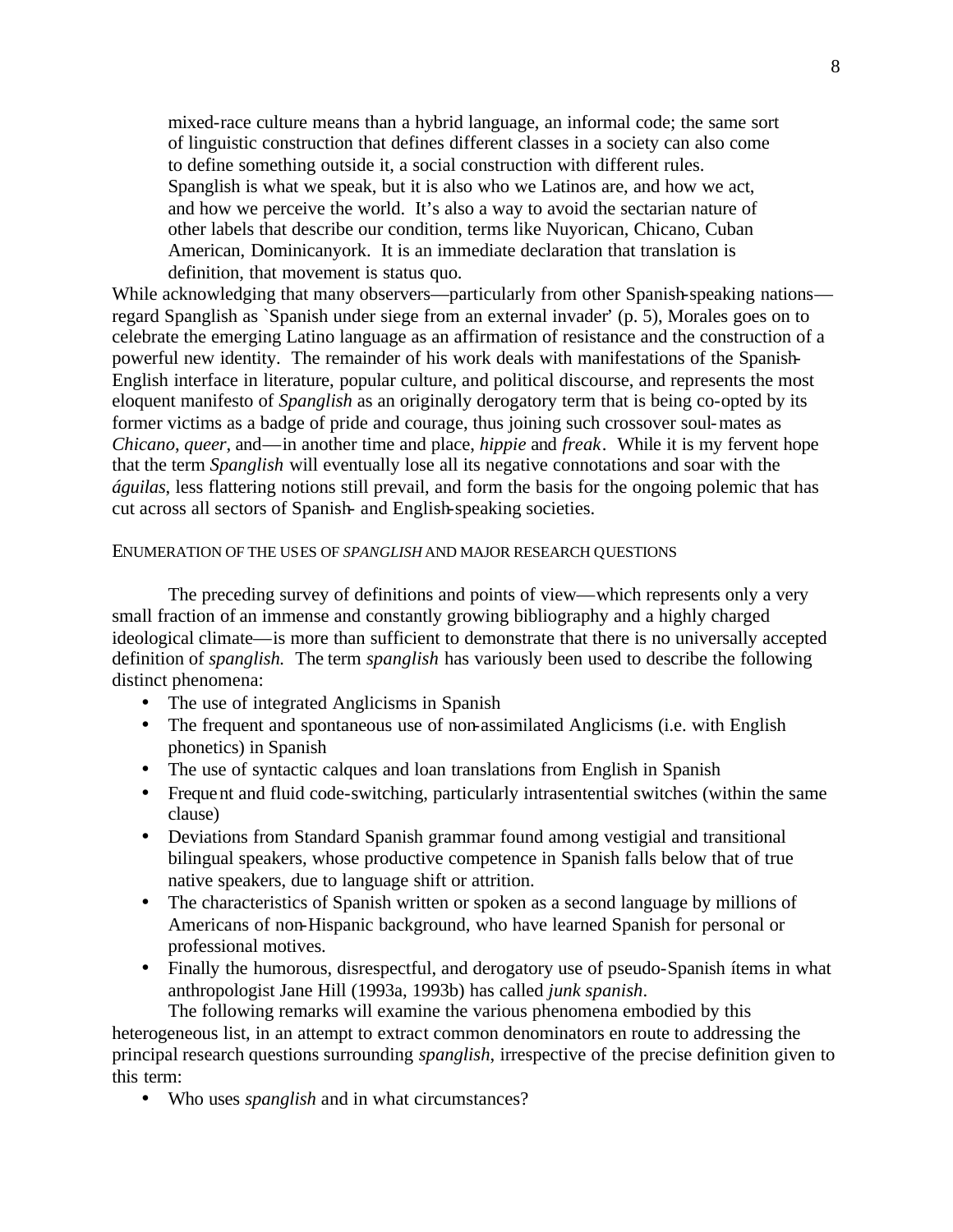- When and where is *spanglish* used and not used?
- How is *spanglish* acquired?
- Is *spanglish* a language distinct from English and Spanish?
- Can *spanglish* be characterized technically as a jargon, a pidgin, or a creole language?
- Does *spanglish* have native speakers? If so, are there monolingual speakers of *spanglish*?
- Does *spanglish* have a common linguistic core, understood and used by all speakers/listeners?
- Do regional or social dialects of *spanglish* exist?

It is impossible to adequately address all these issues in a single forum, but an overview of the issues and observations will bring matters into a clearer perspective. In the following remarks, attention will be confined to the interface of Spanish and English in the United States. The issue of whether `ciber-*spanglish*' and other English-laden Spanish discourse modes used by monolingual Spanish speakers in other countries will henceforth be kept out of the discussion. One possible exception would be Spanish-English contact phenomena in Gibraltar, a speech community whose sociolinguistic profile closely mirrors that of many parts of the United States: English is the sole official and prestige language, while Spanish is the native and preferred language of a majority of the population.<sup>4</sup> Code-switching, calquing, and borrowing in Gibraltar is strikingly convergent with data from the United States, and most of the following remarks can be extrapolated to include Gibraltar.

## SPANISH-TO-ENGLISH LANGUAGE DISPLACEMENT IN THE UNITED STATES

Language shift from Spanish to English occurs in Hispanic communities in the United Status, at the same time that the total number of Spanish speakers continues to grow, through immigration. Bills, Hernández-Chávez, and Hudson have demonstrated this second-generation language shift in the Southwest (Texas, New Mexico, Arizona, California, Colorado), in the midst of continuing growth in the total number of Spanish speakers.<sup>5</sup> The 1970 census indicated that the Spanish language was lost in the Southwest after one or at most two generations.<sup>6</sup> A comparison of the 1980 and 1990 censuses reveals that Spanish is maintained only in those regions where recent immigration from Spanish-speaking countries is intense.<sup>7</sup> These conclusions have been confirmed by Y. Solé (1990) and Hart-González and Feingold (1990). Veltman (1988:3) concluyes that `Spanish cannot survive in any area of the United States in the absence of continued immigration.' Bills (1990:24) adds: `With a halt to immigration, a complete shift to English would likely occur within a generation or two.' Distance from the Mexican border is a key parameter for Spanish language retention, intimately linked to opportunities for using Spanish on a daily basis at home and in the workplace. There is a sadly negative correlation between level of formal schooling and socioeconomic achievement and loyalty to the Spanish language in the Southwest. In other words, those who achieve success have done so within social and educational systems that favor the use of English over Spanish.

<sup>4</sup> Lipski (1986a, 1986b), Moyer (1992).

<sup>5</sup> Bills (1989, 1997a, 1997b), Bills, Hernández-Chávez and Hudson (1995, 2000), Hernández-Chávez, Bills, and Hudson (1996), Hudson, Hernández-Chávez and Bills (1993, 1995).

 $6$  Thompson (1974).

<sup>7</sup> Hudson, Hernández-Chávez y Bills (1995).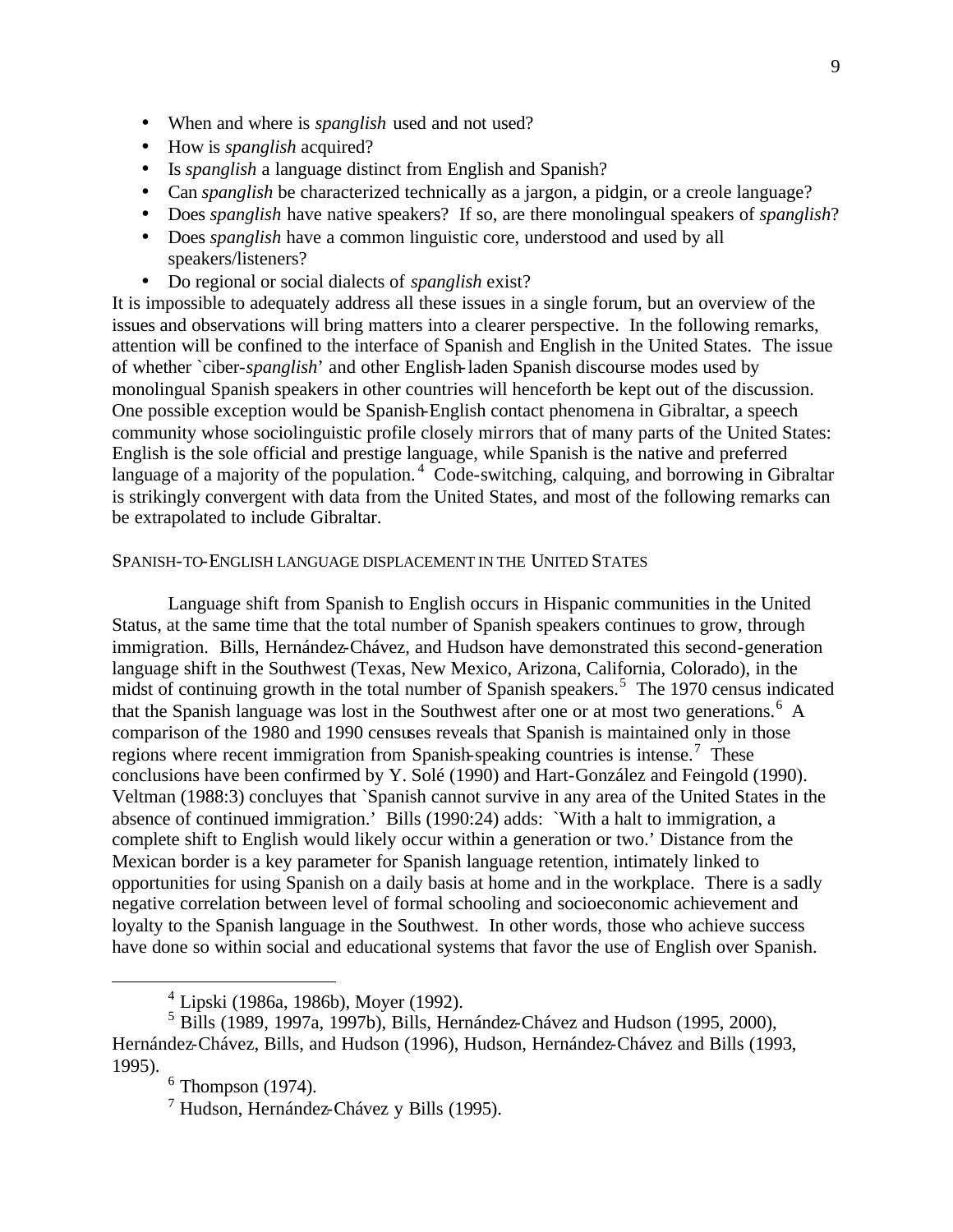Bills (2000) also establishes an inverse correlation between proficiency in English and retention of Spanish in the home: those who speak English better—although they may have immigrated from Spanish-speaking countries—tend to abandon the use of Spanish for daily needs even at home. In contrast, García and Cuevas (1995) have determined that among Puerto Ricans in New York the factor that most strongly favors maintenance of Spanish is the status of the individuals in their own community. The authors find that Spanish is used more frequently among young "Nuyoricans" than among older speakers, suggesting that younger generations of Puerto Ricans no longer associate use of Spanish with socioeconomic failure. Unlike in the Southwest, there is a positive correlation between educational attainment (particularly at the university level) and the retention and active use of Spanish.

The rapid shift to English among Latino communities in the United States has accelerated the incorporation of Anglicisms, has intensified code-switching, and has resulted in large numbers of semifluent transitional bilinguals, whose incomplete active competence in Spanish a stage which typically lasts no more than a single generation—has at times been confused with the speech of stable bilingual communities.

## CODE-SWITCHING AS *SPANGLISH*

 $\overline{a}$ 

When two languages come into contact in a situation of stable bilingualism, both borrowing and code-switching are normal events. Many observers have claimed that borrowing during language contact is constrained by a quasi-universal hierarchy of elements, with content words such as nouns being the most frequently borrowed, while functional words such as conjunctions, prepositions, and complementizers situated at the opposite end of the spectrum.  $8$ More recent research has revealed that a priori hierarchies or typologies of grammatical elements susceptible to borrowing are so riddled with exceptions as to be meaningless in the global sense, although recurring patterns emerge within individual language families.<sup>9</sup> The relationship between grammatical structure, comparative typological hierarchies, and sociolinguistic factors, is nowhere better exemplified than in intrasentential code-switching among fluent bilinguals.

Code-switching, at least of the fluent intrasentential variety, is governed by a complex set of syntactic and pragmatic restrictions. Among the former, the most compelling is the requirement that no grammatical rule in either language be violated, and in particular that the point of transition be `smooth' in the sense that the material from the second language is in some way as likely a combination as a continuation in the first language. Fluent code-switching may therefore produce combinations in which, e.g. a switch occurs between article and noun, between a complementizer and a subordinate clause, between a conjunction and one of the conjuncts,

<sup>&</sup>lt;sup>8</sup> Whitney (1881) is among the first attempts to systematically define a hierarchy of borrowing-types. Further considerations on the typology of borrowing were made by Haugen (1950, 1956) and Weinreich (1953), and more recently Romick (1984).

<sup>&</sup>lt;sup>9</sup> For example, Thomason and Kaufman (1988:14) affirm, basing their claim on numerous examples, that `as far as the strictly linguistic possibilities go, any linguistic feature can be transferred from any language to any other language; and implicational universals that depend solely on linguistic properties are similarly valid' They also declare (35) that `it is the sociolinguistic history of the speakers, and not the structure of their language, that is the primary determinant of the linguistic outcome of language contact. Purely linguistic considerations are relevant but strictly secondary overall.'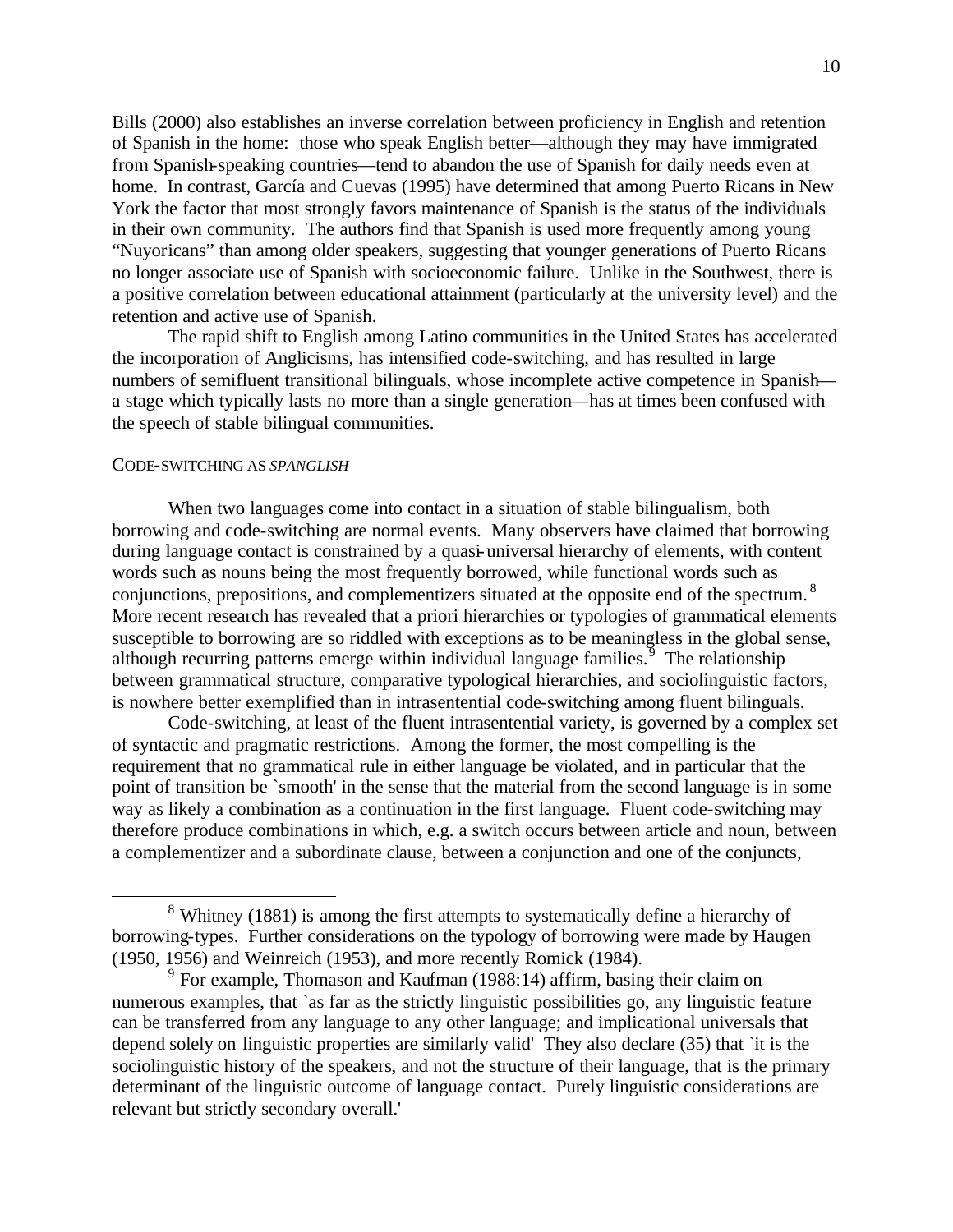etc.<sup>10</sup> Although there are many exceptions, some general observations will illustrate findings specific to Spanish-English code-switching. Spontaneous code-switches not accompanied by hesitations, pauses, or interruptions, are normally unacceptable in the following circumstances: (1) between a pronominal subject and a predicate; (2) between a pronominal clitic and the verb; (3) between a sentence-initial interrogative word and the remainder of the sentence; (4) between an auxiliary verb (especially *haber*) and the main verb; (5) adverbs of negation are normally in the same language as the verbs they modify. The restrictions reflect the general need to maintain the grammatical rules of each language, following the linear order both in English and in Spanish, and to retain easily parsable chunks of discourse. There are also circumstances that favor code-switching among fluent bilinguals: (1) the anticipated presence of a proper noun in the other language can trigger a switch prior to the actual insertion of the L2 proper noun; (2) switches are especially common between a main clase and a subordinate clause introduced by a relative pronoun or a complementizer. Despite the vigorous theoretical debate concerning the governing properties of the complementizer, according to which the subordinate clause must appear in the same language as the complementizer, observed Spanish-English code-switches occur frequently with the complementizer in the language of the first portion of the switched utterance, suggesting that complementizers act as a linguistic fulcrum for switches, rather than being inextricably linked to the language of the subordinate clause; (3) the presence of a coordinating conjunction (*y, pero*, etc.) is another fulcrum point which allows switches.

Despite the well-documented restrictions on spontaneous code-switching, and the somewhat looser but still coherent use of code-switching in literature, Ilan Stavans has offered a purported `translation' of the first chapter of Miguel de Cervantes' *Don Quijote* into *spanglish*:

In un placete de La Mancha of which nombre no quiero remembrearme, vivía, not so long ago, uno de esos gentlemen who always tienen una lanza in the rack, una buckler antigua, a skinny caballo y un grayhound para el chase. A cazuela with más beef than mutón, carne choppeada para la dinner, un omelet pa los sábados, lentil pa los viernes, y algún pigeon como delicacy especial pa los domingos, consumían tres cuarters de su income. El resto lo employaba en una coat de broadcloth y en soketes de velvetín pa los holidays, with sus slippers pa combinar, while los otros días de la semana él cut a figura de los más finos cloths. Livin with él eran una housekeeper en sus forties, una sobrina not yet twenty y un ladino del

 $10$  The literature on the syntactic constraints which govern code-switching is vast and still growing. Among the studies relating specifically to Spanish are Dussias (2003), Gingras (1974), Jacobson (1977a, 1977b, 1978a, 1978b), Klavans (1985), Lipski (1977, 1978, 1979, 1982, 1985b, 1992), MacSwan (1999, Pfaff (1979), Poplack (1980, 1983), Poplack, Sankoff and Miller (1988), Poplack, Wheeler, and Westwood (1989), Pousada and Poplack (1982), Sankoff and Poplack (1981), Sobin (1984), Timm (1975), Toribio (2001a, 2001b), Woolford (1983). Among relevant studies dealing with syntactic constraints in other code-switching situations, and with bearing on the present enterprise, are Bautista (1991), Belazi (1991), Bentahila and Davies (1983), Berk-Seligson (1986), Bokamba (1987, 1988, 1989), Brown (1986), Choi (1991), Di Sciullo et al. (1986), Doron (1981), Eliasson (1989, 1991), Ewing (1984), Gibbons (1987), Grosjean and Soares (1986), Joshi (1985), Kamwangamalu (1987), Marasigan (1983), Meyers-Scotton (1992), Nartey (1982), Nishimura (1986), Nortier (1990), Pandit (1987), Park (1990), Sankoff et al. (1990), Scotton and Okeju (1973), Singh (1981, 1985), Sridhar and Sridhar (1980), Treffers-Daller (1991).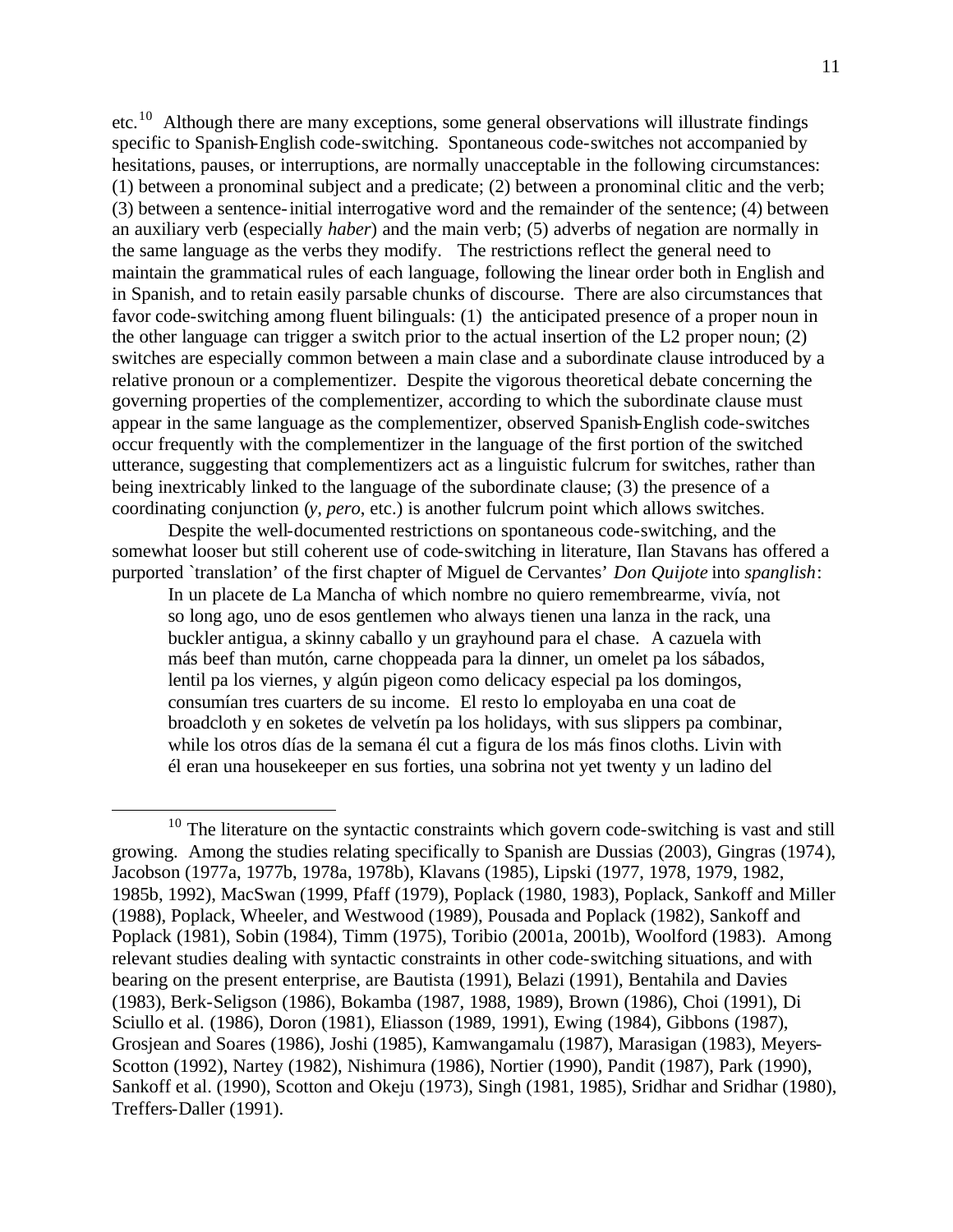field y la marketa que le saddleaba el caballo al gentleman y wieldeaba un hookete pa podear. El gentleman andaba por allí por los fifty. Era de complexión robusta pero un poco fresco en los bones y una cara leaneada y gaunteada. La gente sabía that él era un early riser y que gustaba mucho huntear. La gente say que su apellido was Quijada or Quesada —hay diferencia de opinión entre aquellos que han escrito sobre el sujeto— but acordando with las muchas conjecturas se entiende que era really Quejada. But all this no tiene mucha importancia pa nuestro cuento, providiendo que al cuentarlo no nos separemos pa nada de las verdá.

This grotesque creation not only contains numerous syntactic violations of code-switching, but also phonotactically unlikely combinations in either language (e.g. *saddleaba*), and phonetic imitation of popular or uneducated Spanish (e.g. *pa* < *para* `for,' *verdá < verdad* `truth') reinforce the notion that only uneducated people speak *spanglish*. Stavans' experienc es in the United States have given him ample exposure to legitimate code-switching, and in his own expository prose writings (e.g. Stavans 2000, 2003) he demonstrates considerable proficiency in the code-switched format. Although Stavans does not acknowledge his `translation' as a parody, a possible source could be his own former students' deliberate renderings of the Pledge of Allegiance, the United States Constitution and the Declaration of Independence into a humorous but obviously non-authentic mixture of languages (Stavans 2003:15):

(a) Yo plegio alianza a la bandera de los Unaited Esteits de America ...

(b) Nosotros joldeamos que estas truths son self-evidentes, que todos los hombres son creados equally, que están endawdeados por su Creador con certain derechos unalienables, que entre these están la vida, la libertad, y la persura de la felicidad. (c) We la gente de los Unaited Esteits, pa' formar una unión más perfecta, establisheamos la justicia, aseguramos tranquilidá doméstica, provideamos pa' la defensa común, promovemos el welfér, y aseguramos el blessin de la libertad de nosotros mismos y nuestra posterity, ordenando y establisheando esta Constitución de los Unaited Esteits de América.

Although Stavans regards these inventions as `an exercise in ingenuity … show[ing] astuteness, a stunning capacity to adapt, and an imaginative aspect ... that refuses to accept anything as foreign,' many observers—particularly in Spanish-speaking countries—have taken his `translation` of the *Quijote* at face value and used it as a platform from which to hurl charges of the linguistic self-immolation of Spanish. Perhaps if he had published equally long segments of revered works originally written in English, rather than just attempting `famous first lines' (Stavans 2003:16), an English-speaking audience would also have been offended by his version of *spanglish*:

(a) Sudenmente fuera del air estéril y drowsy, el lair de los esclavos Como un lightning Europa dió un paso pa'lante ... [Walt Whitman, *Leaves of grass*]

(b) You no sabe de mí sin you leer un book by the nombre of *The Aventuras of Tom Sawyer*, pero eso ain't no matter {Mark Twain, *Adventure of Huckleberry Finn*]

(c) La tierra was ours antes que nosotros were de la tierra. It was nuestra tierra más de cien años pa'tras [Robert Frost, "The gift outright"]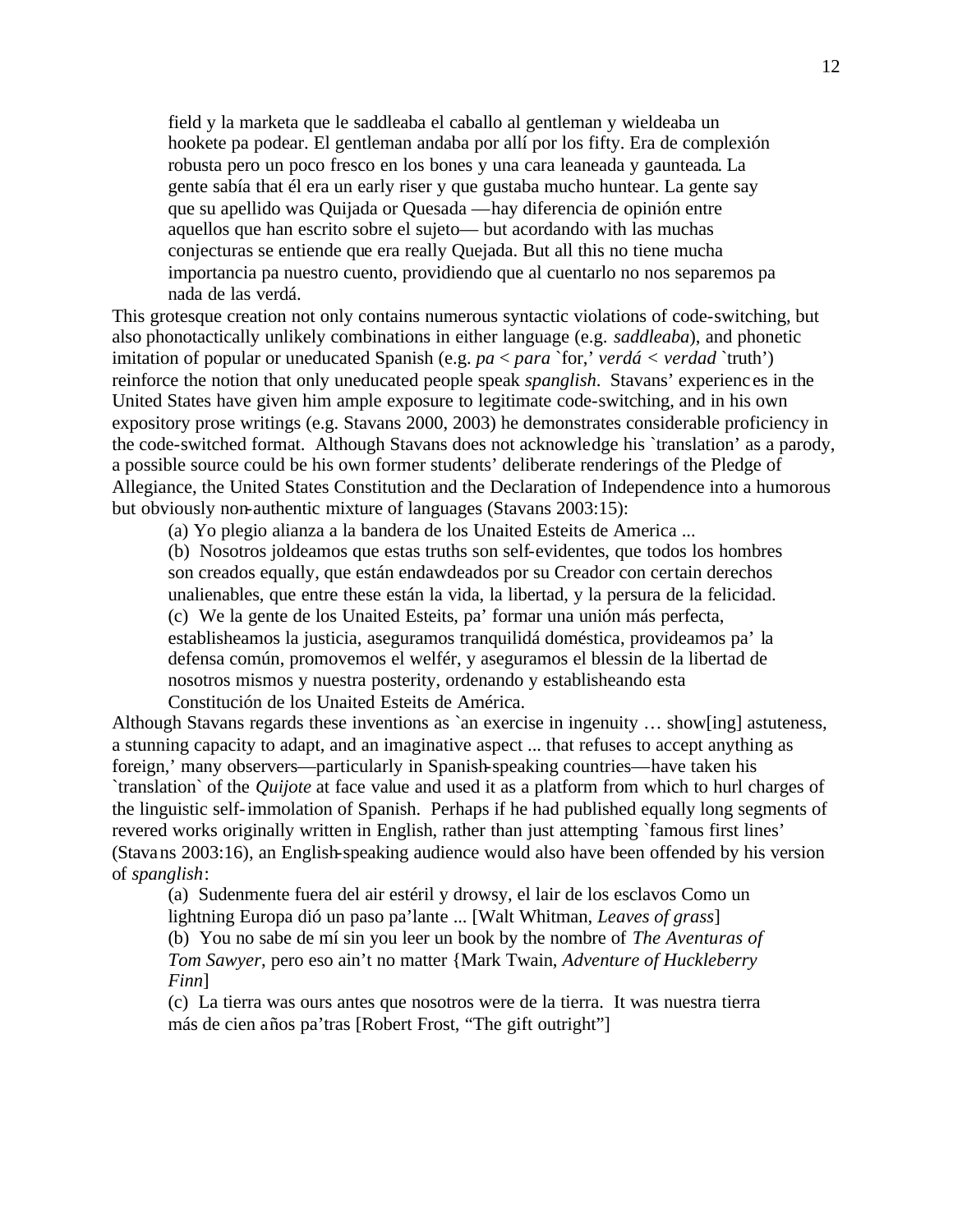#### THE SPANISH OF VESTIGIAL AND TRANSITIONAL BILINGUAL SPEAKERS

The debate on `Spanglish' and in general the status and vitality of Spanish in the United States is complicated by the existence of thousands of individuals who consider themselves Latinos and whose passive competence in Spanish is considerable, but whose productive competence may fall short of levels produced by fluent native speakers. Educational programs have come to refer to such individuals as `heritage language speakers,' but their impact on the assessment of Spanish in the United States has yet to be charted. In classic studies of language attrition in minority communities the technical term *semi-speaker* has been used, as distinguished both from the fluent bilingual or monolingual speaker of the language in question, and from foreign or beginning speakers of the language. In the ontogenesis of semifluent speakers, there is usually a shift away from a minority language to the national/majority language within the space of a single generation or at most two, signaled by a transitional generation of `vestigial' speakers who spoke the language in question during their childhood but who have subsequently lost much of their native ability, and of true *transitional bilinguals* (TB), a more neutral term that I prefer to employ.  $^{11}$ 

In the United States, the rapid displacement of Spanish in favor of English after at most two generations has created a large and ever-changing pool of transitional bilinguals, representing various national varieties of Spanish and a wide range of active and passive language proficiency. Whereas there exist a few tiny communities of long standing where Spanish as an ancestral language is rapidly disappearing, Spanish as a viable language is widespread in this country, and even in areas geographically removed from large Spanish-speaking groups, Spanish speakers have access to various forms of the Spanish language, through public media, travel opportunities, and a nationwide awareness of some aspects of Spanish. At the same time, within individual families as well as in entire neighborhoods and larger community segments, language shifts away from Spanish are commonplace in many regions of the United States, including areas characterized by large and stable Hispanic populations as well as continued immigration from Mexico, Central America, and the Caribbean.  $^{12}$  Despite the study of marginal Spanish speakers in the United States (e.g. the *isleños* of Louisiana and the Sabine River Spanish speakers of Texas and Louisiana), and the overlapping study of Spanish to English shifts among larger Hispanic populations, theoretical assessments derived from vestigial and TB speakers have rarely been applied to the Spanish language as used by individuals of Mexican, Puerto Rican and Cuban origin who for whatever reason fall into the TB category. There is not even a rough estimate of the proportion of TB Spanish speakers in the United States, either in the school systems or in society as a whole, nor is there an adequate linguistic definition of vestigial or TB status. There is no preferred geographical locus for TB speakers; many are naturally found in regions where immigration of Spanish speakers has been sporadic and has not occurred recently (as in many midwestern states), or in isolated groups where formerly monolingual Spanish usage has given rise to English dominance. Even larger numbers are found in rural regions of the southwest where Spanish language usage is still strong, and in the ma jor cities of the same region.

<sup>11</sup> Dorian (1977, 1981), Lipski (1985a, 1993, 1996b).

<sup>12</sup> C. Solé (1979, 1982), Y. Solé (1975), Attinasi (1978, 1979), Peñalosa (1980), Sánchez (1983).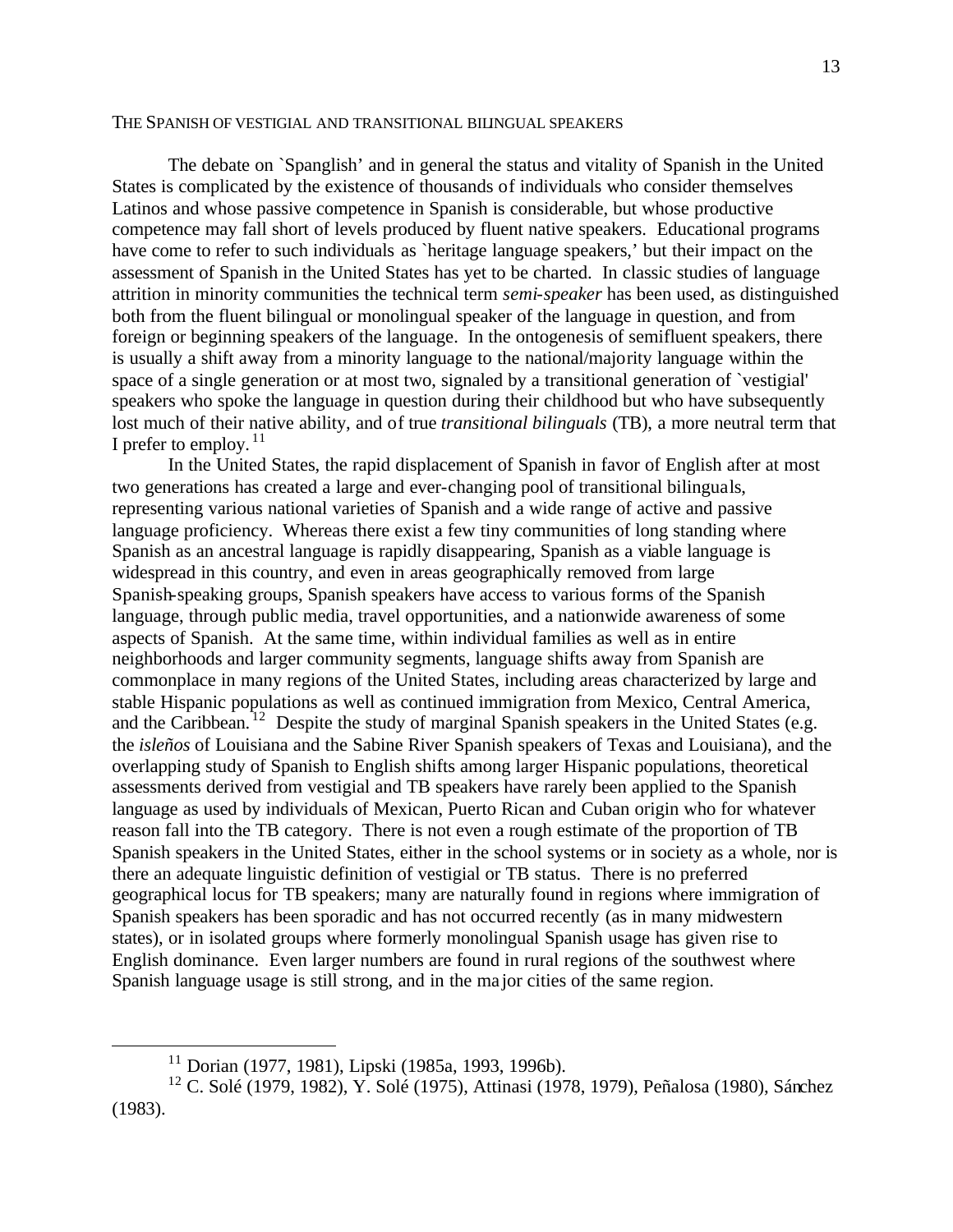At the lower end of active competence in Spanish, transitional bilinguals may produce errors of subject-verb and noun-adjective agreement in fashions that approximate those of true second-language learners of Spanish. Prepositions may be confused or eliminated, and articles may be eliminated or inserted in configurations which are typical of English but ungrammatical in Spanish. Overt subject pronouns—normally redundant and used sparingly in fully fluent Spanish—may be used categorically and repeatedly, as in English. In extreme cases, significant grammatical deviations from Spanish syntax, such as stranded prepositions or eliminated complementizers, may be found, but most departures from Spanish morphosyntax are less drastic.

More fluent transitional bilinguals may produce no utterances that violate Spanish grammatical restrictions, but may not possess the full range of syntactic and stylistic options found among fluent native speakers of Spanish. Transitional bilinguals, most of whom are regarded—and regard themselves—as true bilinguals, are frequently taken as examples of U. S. Latino Spanish, e.g. in business, politics, journalism, law enforcement, and the arts, and much of the criticism directed at `Spanglish' as an impoverished language spoken in the United States stems from confusing the symptoms of trans-generational language attrition with stable bilingualism.

## SECOND-LANGUAGE SPANISH AS EXEMPLARY *SPANGLISH*

In addition to the more than 35 million `Hispanic' residents of the United States counted in the 2000 census, most of whom speak Spanish, uncounted millions of other Americans have learned Spanish as a second language, through formal education and through life experience. Many of these  $L_2$  Spanish speakers have occasion to use Spanish on a regular basis, on the job and in their personal lives, and many are called upon for impromptu or even official translation and interpretation, in situations which frequently exceed their linguistic abilities. Over the past several decades as Spanish became acknowledged as the language that could no longer be ignored, numerous official and unofficial documents, signs, instruction manuals, and notices have been translated into Spanish and have become cultural and linguistic icons readily available to anyone visiting or traveling in the United States. Unfortunately, those requesting the translations did not always see fit to seek qualified translators or even legitimate native speakers, but often handed the task off to anyone who `knew a little Spanish.' The results are not difficult to imagine, and a torrent of broken Spanish that ranged from slightly off-kilter to grotesquely unintelligible has greeted Spanish speakers in the United States. There are no data on the frequency with which such unintentional travesties of proper Spanish have been correctly attributed to careless or incompetent second-language learners rather than to bilingual Spanish speakers whose command of Spanish has become slipshod through contact with English. Anecdotal evidence, particularly from abroad, suggests that many first-time visitors to the United States are convinced that the barrage of made-up Spanish that can still be found is tangible proof of the decadent state of U. S. Spanish.

## "JUNK SPANISH" IN AMERICAN POPULAR CULTURE

Most of us older folks remember Western movies in which even the most loutish cowboy could muster enough "lingo" to safely navigate the forbidding territories of Old Mexico, and perhaps parlay with friendly and hostile Indians with equal facility (speaking "Indian lingo" of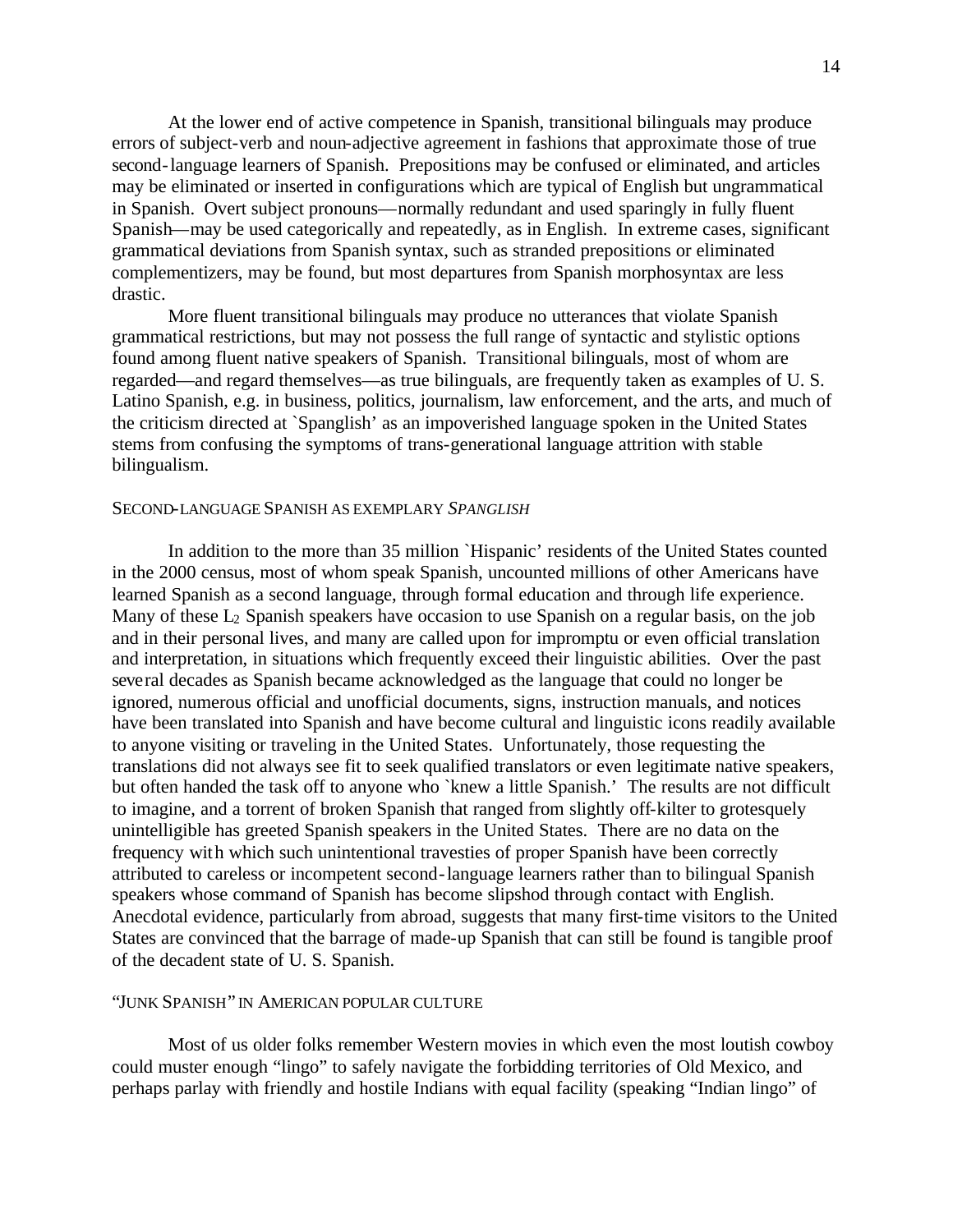course). Peggy Lee could sing "Mañana" in a pseudo-Hispanic accent, and parodies of Spanish cluttered the airwaves, from I Love Lucy to Lawrence Welk. Nowadays Americans are immersed in a morass of what anthropologist Jane Hill (1993a, 1993b) has called "junk Spanish,"<sup>13</sup> typified by the menu items at Tex-Mex restaurants, jokes and stereotypes found in mass media, and the names of streets, buildings, and subdivisions even in the least Hispanic parts of Middle America, which juxtapose real and invented Spanish words with total disregard for grammatical concord and semantic coherence. When the most difficult situation can be shrugged off with a wink and a conspiratorial "no problemo," when one gets business done by talking to the "head honcho," bemoans a junky "el cheapo" product and criticizes a teenager for "showing his macho," who can doubt that full command of Spanish is as much within reach as a margarita or a breakfast burrito? Even the X-Files' normally sensitive and chivalrous Fox Mulder could only think to say *no-ho with the rojo* when trying to warn a monolingual Puerto Rican not to touch a red button. Yesteryear's Frito Bandito has been replaced by today's `Spanish'-talking lapdog, and the media rail against "Spanglish" as though cross-fertilization in bilingual communities were not the common patrimony of English, French, Latin, Hebrew, Chinese, indeed all the world's leading languages and most of the others as well. One does find—it is true—occasiona l parodies of other languages in American popular culture (although the most obvious examples are now socially unacceptable), but none even remotely approaches the torrent of gibberish that is tolerated as gentlemen's approximation to Spanish. In a society that has become increasingly intolerant of racial and ethnic slurs and offensive discourse disguised as `just plain fun,' the continued acceptance of pseudo-Spanish is a stark reminder of the challenges that remain.

Hill extends the rubric of junk Spanish to include legitimate Spanish words or constructions used derisively; thus not only are *el cheapo* and *no problemo* charter members of the junk Spanish fraternity, but also *no way, José*, *yo quiero Taco Bell*, and naturally *hasta la vista, baby*. For Hill, junk Spanish is a racist affirmation of the superiority of white Anglo-American culture and language, and has no legitimacy as a merely humorous tip of the hat to the language of neighboring countries. Matters are exacerbated by the fact that many detractors of Spanish in the United States have turned junk Spanish exemplars—including some of their own invention—into urban legends that are now widely believed to be actually occurring instances of `Spanglish.' More than half a century ago the Nobel Prize winning Spanish author Camilo José Cela claimed that he had encountered stores in the northeastern United States that offered home delivery of groceries via the grotesque combination *deliveramos groserías,* literally (and taking into account spelling differences) `we think about dirty words.' This same expression has subsequently been attributed to stores in Miami, Texas, California, and elsewhere, as a brief Internet search will reveal, in all cases without a single eye witness to the alleged impropriety. The chances that even the most precarious bilingual speaker has spontaneously produced such an expression seriously (and not, e.g. as a deliberate parody) are virtually nil, and yet this example is brandished even today as `proof' of the deplorable condition of U. S. Spanish. The continued belief in the existence of such linguistic gargoyles is reminiscent of the often-quoted notion that the Inuit (Eskimo) languages have numerous words for different types and textures of snow, since their society depends so vitally on a snowbound environment. Only recently anthropologist Laura Martin (1986) and linguist Geoffrey Pullum (1991) revealed this fallacy (in fact Inuit languages have no more words for snow than other languages in contact with snow),

<sup>&</sup>lt;sup>13</sup> Her original term was "mock Spanish."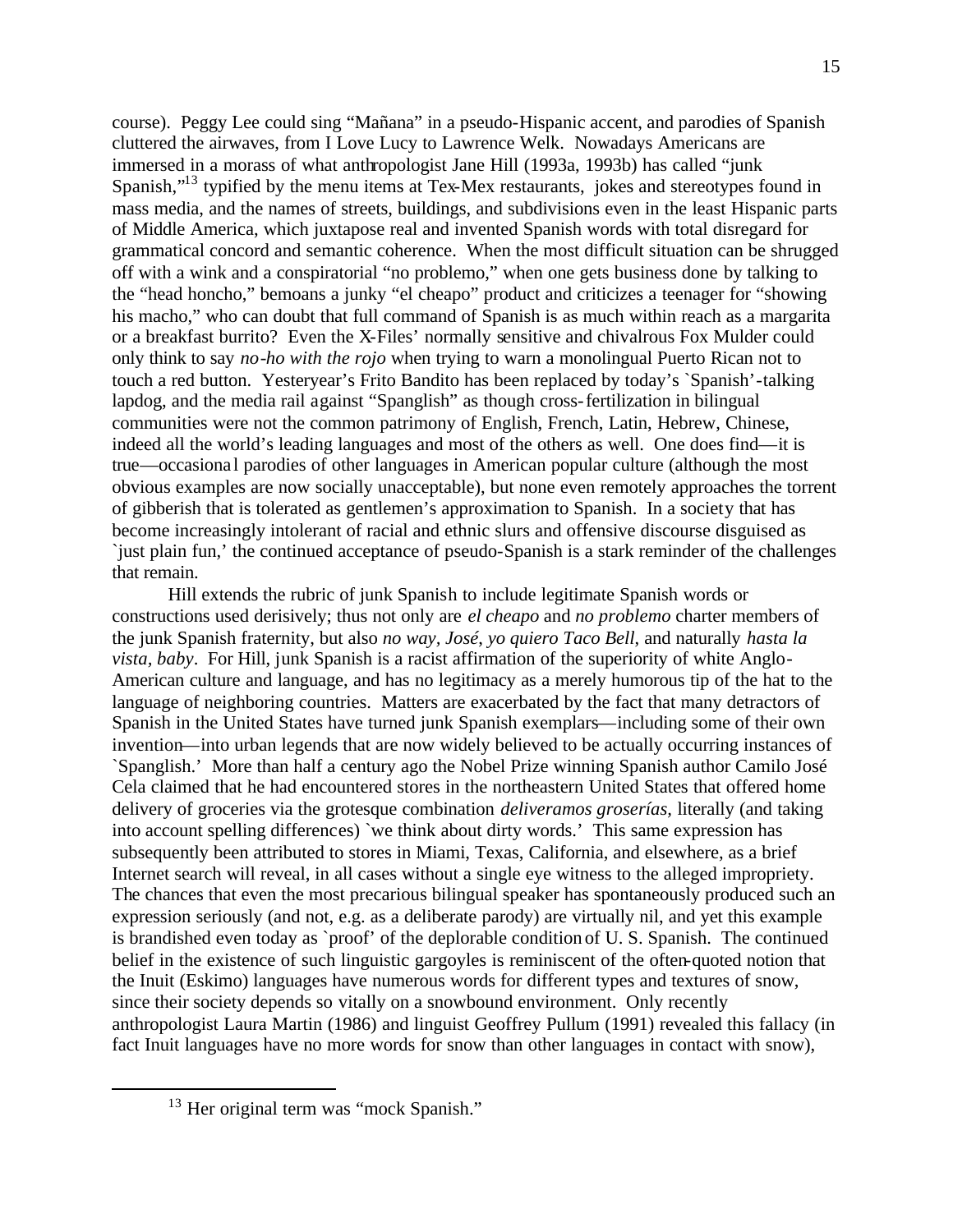the result of careless repetition of a plausible but unverified assertion. It is plausible that a bilingual speaker whose languages leak into each other uncontrollably would blurt out *deliveramos groserías* in some unhappy moment, but the fact is that no such combination exists in bilingual communities, and precisely because no such unconstrained leakage occurs in normal bilingualism. Because of the continued outpouring of junk Spanish in American popular culture and the elevation of some apocryphal specimens to worldwide cult status, humorous pseudo-Spanish constitutes one of the greatest impediments to the serious study of Spanish in the United States and to the determination of what—if anything—`Spanglish' might actually be. EMPIRICAL RESEARCH ON SPANISH IN THE UNITED STATES

Set against the backdrop of smokescreens, red herrings, scapegoats, straw men and other metaphorical chimeras, serious empirical research on Spanish in sustained and disadvantageous contact with English in the United States does reveal some grammatical limitation of Spanish morphosyntactic resources in favor of those that coincide with English, although true cases of grammatical convergence are rare except among transitional or semifluent bilinguals.<sup>14</sup> There is some variation in verb tense usage among some bilingual speakers, particularly the historically variable preterite-imperfect distinction, although this distinction is never obliterated, as in English.<sup>15</sup> Similarly, the Spanish indicative-subjunctive distinction never disappears, except among non-fluent heritage language speakers, but some constructions that show variable subjunctive usage among monolingual speakers may gravitate towards the indicative among English-dominant bilinguals. Silva-Corvalán (1994) and others have documented a reduction in Spanish word-order possibilities in bilingual communities, restricted to combinations that match the canonical SVO order of English. Bilingual Spanish speakers in daily contact with English may prefer the analytical passive voice construction—congruent with English—to the pseudopassive constructions with *se* that are peculiar to Spanish. In Spanish overt subject pronouns are normally redundant and used primarily for emphatic or focus constructions, while English requires overt subject pronouns in nearly all finite verb constructions. Research on pronoun usage among bilinguals reveals a broad range of variation, with a clear tendency to use more overt pronouns in Spanish as a direct correlate of English dominance.<sup>16</sup>

## SUMMARY OF MAJOR RESEARCH QUESTIONS

To summarize the preceding discussion, coherent notions of *spanglish* cluster around two common denominators, both of which represent unremarkable language-contact phenomena, found in virtually every bilingual society, past and present. The first is the frequent use of unassimilated and assimilated borrowings and loan-translations (calques). The second contender for the legitimate title of *spanglish* is fluent code-switching. Adopting this Janus-faced definition, let us return to the research questions posed at the outset.

WHO USES *SPANGLISH* AND IN WHAT CIRCUMSTANCES? Loan-translations and calques are typically used by all bilingual speakers, including those for whom one of the languages is a second language, learned in adulthood. The frequency and density of calques and assimilated loans in Spanish is inversely proportional to formal instruction in Spanish and the ready availability of Spanish-language mass media produced from all over the Spanish-speaking world.

<sup>&</sup>lt;sup>14</sup> For example Pousada and Poplack (1982).

<sup>15</sup> Floyd (1976, 1978, 1982), Chasten (1991).

 $^{16}$  E.g. Lipski (1996a).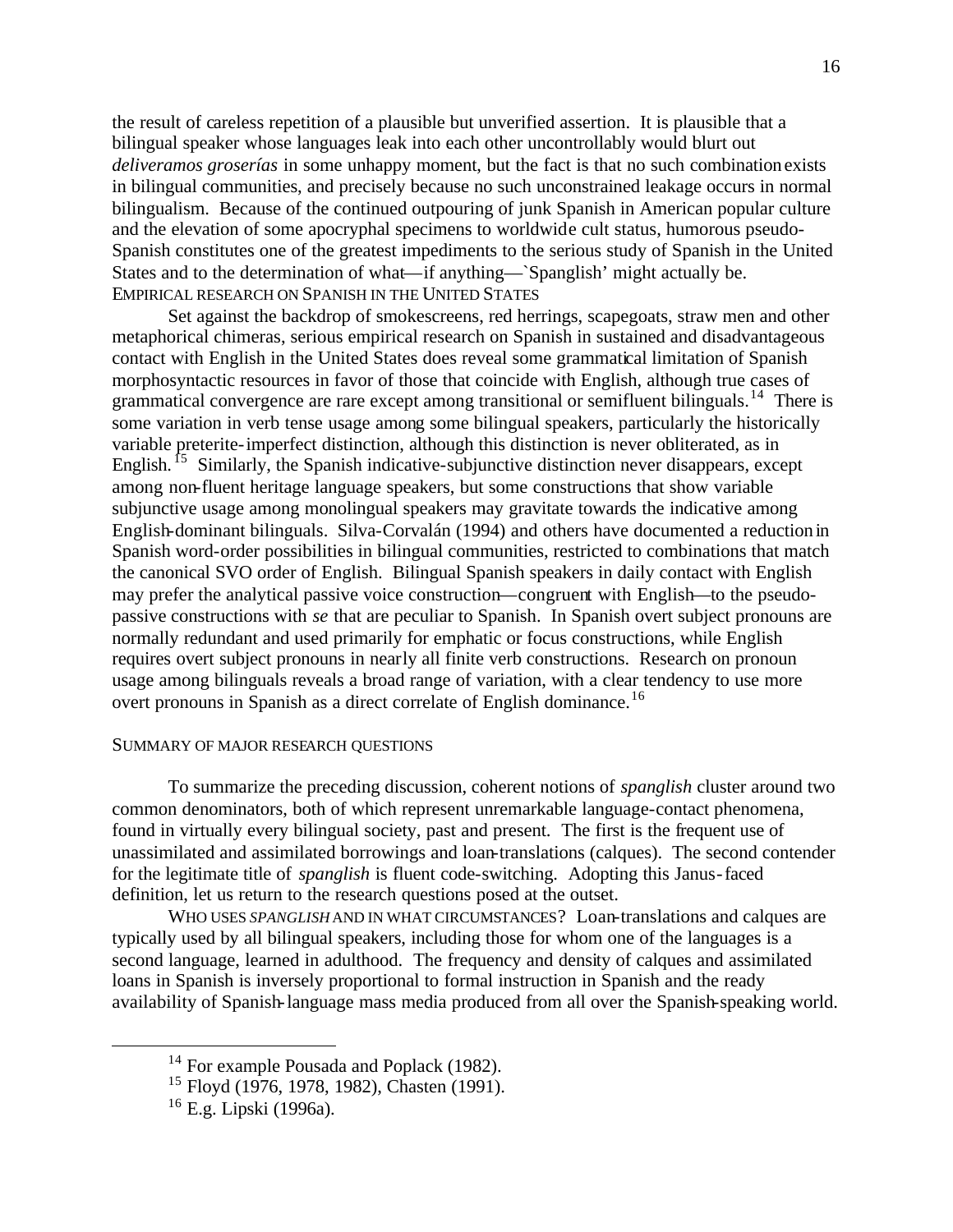The opposite situation occurs in speech communities in which Spanish is the official language and English a non-prestige home language (e.g. much of the Caribbean coast of Central America and some former enclaves in Argentina and Chile). Code-switching, on the other hand predominates among native bilingual speakers born or raised in the United States. Attitudes vary widely and not all bilingual speakers spontaneously engage in code-switching. No true bilingual is `unable' to speak exclusively in Spanish (e.g. when the interlocutor is monolingual or will not allow code-switching), although borrowings and loan-translations may still be used at all times.

WHEN AND WHERE IS *SPANGLISH* USED AND NOT USED? Loan-translations and borrowings are found in all Spanish-English bilingual communities, and many have spread to monolingual Spanish-speaking areas, in the language of consumer products, popular culture, and the Internet. Fluent code-switching is confined to speech communities in which Spanish and English are used on a daily basis; in addition to bilingual areas of the United States, this includes Gibraltar and some regions of Central America.<sup>17</sup>

IS *SPANGLISH* A LANGUAGE DISTINCT FROM ENGLISH AND SPANISH? No variety of Spanish that has absorbed a high number of lexical Anglicisms is any less `Spanish' than before. Nor is code-switched discourse a third language, although fluent code-switchers have arguably augmented their monolingual grammars with a set of grammatical and pragmatic constraints on switch-points. Knowing how to switch languages does not constitute knowing a third language, any more than being ambidextrous when playing, e.g. tennis constitutes playing a new sport. Only in the unthinkable event that all immigration to the United States from Spanish-speaking countries were to cease, and that a bilingual enclave such as Miami, Los Angeles, or New York City were simultaneously cut off from the remainder of the English-speaking population it is conceivable that after several generations the legacy of contemporary bilingualism would morph into a language empirically distinct from English and Spanish. In the world as we know it, Spanish and English will remain separate and distinct, although borrowing and lending from each other whenever and wherever they come into contact.

CAN *SPANGLISH* BE CHARACTERIZED TECHNICALLY AS A JARGON, A PIDGIN, OR A CREOLE LANGUAGE? A variety of Spanish which has absorbed many Anglicisms is still Spanish, i.e. a complete natural language, and consequently cannot at the same time be a reduced or partial form of a language such as a jargon or pidgin. The same is true of code-switched discourse, which is predicated on fluency in two natural languages, albeit not always of prestigious varieties. As used by linguistics, the term *creole language* refers to a new language that arises when a reduced contact vernacular such as a pidgin—which, critically, is not spoken natively by anyone—is expanded in subsequent generations into a complete natural language.<sup>18</sup> In this sense, no manifestation of *spanglish* qualifies as a creole language. If code-switching were to coagulate into replicable patterns—in itself an unlikely possibility—then a permanently codeswitched discourse might be considered an `intertwined language.' Outside of linguistics, `creole language' is frequently used to refer loosely to the product of any language contact and mixing, and in this sense U. S. Spanish exhibits some hybrid traits. Once more, however, no creolization in the strict sense has occurred.

DOES *SPANGLISH* HAVE NATIVE SPEAKERS? IF SO, ARE THERE MONOLINGUAL SPEAKERS OF *SPANGLISH*? There are certainly native speakers of Spanish varieties containing a large proportion of Anglicisms, so if *spanglish* refers to such dialects then it has native speakers. Similarly fluent

<sup>17</sup> Lipski (1986a, 1986b).

<sup>18</sup> E.g. Holm (1988, 2000), Mühlhäusler (1986), Romaine (1988).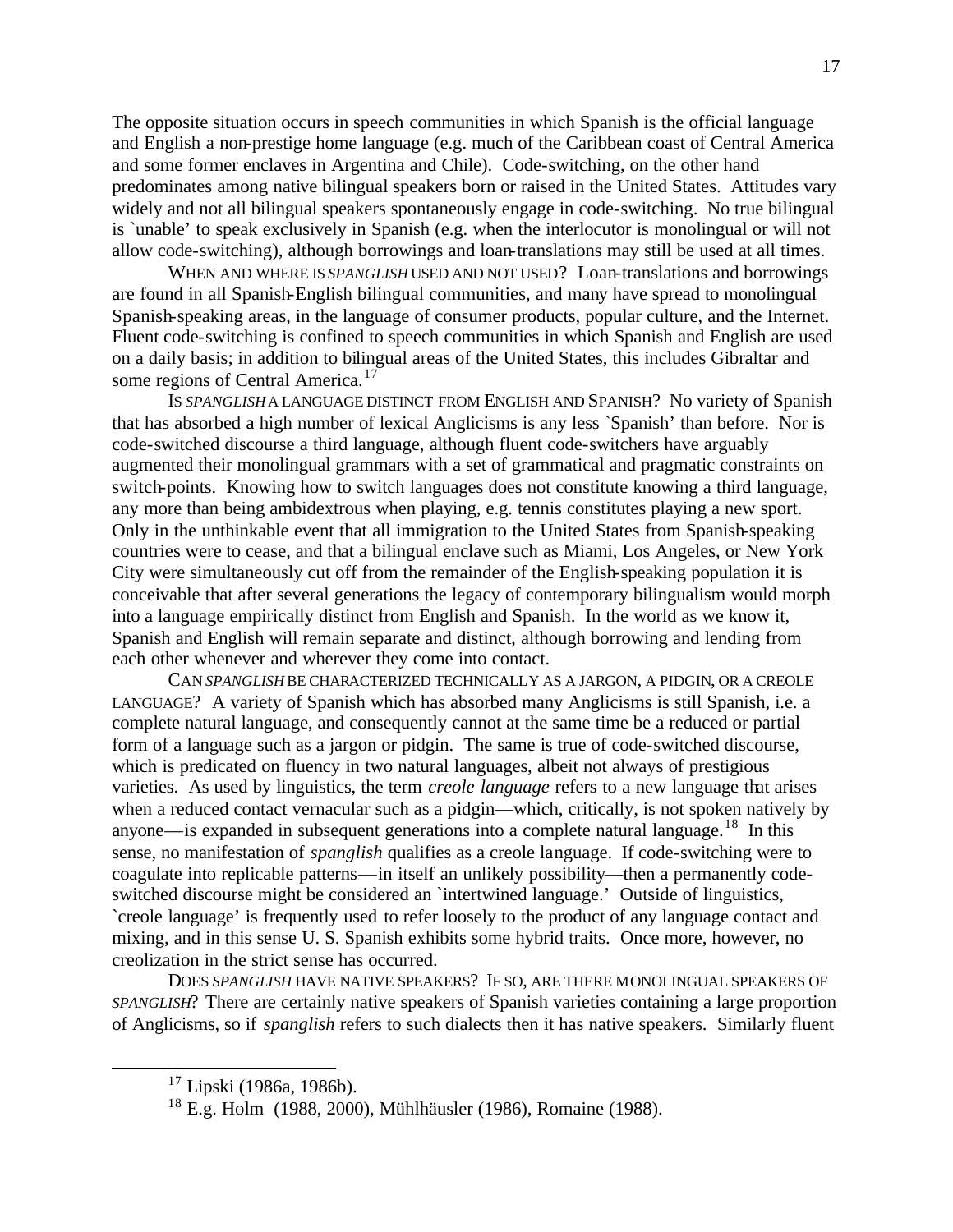code-switching is most common among native bilinguals, although since code-switching is not a language *per se*, it makes no sense to speak of `native speakers' of this bilingual discourse mode.

DOES *SPANGLISH* HAVE A COMMON LINGUISTIC CORE, UNDERSTOOD AND USED BY ALL SPEAKERS/LISTENERS? The key word here is `common,' since most Spanish speakers in the United States recognize both assimilated and spontaneous Anglicisms, and all bilingual speakers can readily understand code-switched discourse irrespective of personal preferences. While there are lexical Anglicisms and calques such as *para atrás* that are used by nearly all bilingual Latino speakers, spontaneous creations are more common, thus undermining the notion of a stable *spanglish* core. Purported dictionaries of `Chicano Spanish' (e.g. Galván and Teschner 1977) or `Spanglish' (e.g. Cruz et al. 1998, Stavans 2003) usually include a potpourri of items gleaned from numerous sources and regions, and do not constitute the lexical repertoire of any known speech community.

DO REGIONAL OR SOCIAL DIALECTS OF *SPANGLISH* EXIST? Regional and social dialects of U. S. Spanish continue to exist, representing the dialects of the countries of origin as well as the results of dialect-leveling in some urban areas; sociolinguistic differences are found among each U. S. Latino speech community. Neither the amount of Anglicisms nor the use of codeswitching varies regionally or socially in correlation with U. S. Spanish regional and social dialects, and therefore it makes no sense to speak of `dialects' of *spanglish*.

## **CONCLUSIONS**

It is precisely the rapid shift to English after at most two generations that militates against the formation of any stable United States varieties of Spanish, much less against any empirically replicable hybrid language such as `Spanglish.' In speech communities where one Spanishspeaking group predominates, the corresponding regional variety of Spanish is retained, together with the inevitable introduction of lexical Anglicisms and some syntactic calques. In large urban areas where several Spanish-speaking groups converge (e.g. Chicago, Washington, New York, Houston, and parts of Los Angeles), some dialect leveling has taken place, again with some introduction of Anglicisms, but the specific linguistic features vary from city to city. In no instance has a homogeneous and consistent `United States' dialect of Spanish emerged, nor is such a variety likely to result in the foreseeable future. As a consequence, whereas monolingual Spanish speakers in the respective countries of origin (Mexico, Puerto Rico, Cuba, etc.) can identify traits in the speech of their compatriots born or living extensively in the United States that differ from their own, each observer will come up with a somewhat different set of contrasts, whose common denominators form a vanishingly small set. We may choose to designate as `Spanglish' the totality of the discrepancies between monolingual Spanish of other nations and the speech of Hispanophones in the United States, but to do so is to deprive this term of a place among the languages of the United States.

The South has been the scene of many linguistic skirmishes, and has certainly received more than its fair share of slings and arrows designed to belittle speech patterns. Cultural and racial mixture has always produced the most vehement outcries of all, to wit attitudes surrounding Gullah, African-American vernacular Englishes, Louisiana French and creole French. Linguists—and the more enlightened among us in general—agree that the languages of the South have been enriched through contact and exchange, and that the only thing impoverished or decadent are the viewpoints that seek superiority over these speakers. I suggest that as most commonly used, *spanglish* is no more than the latest addition to the list of epithets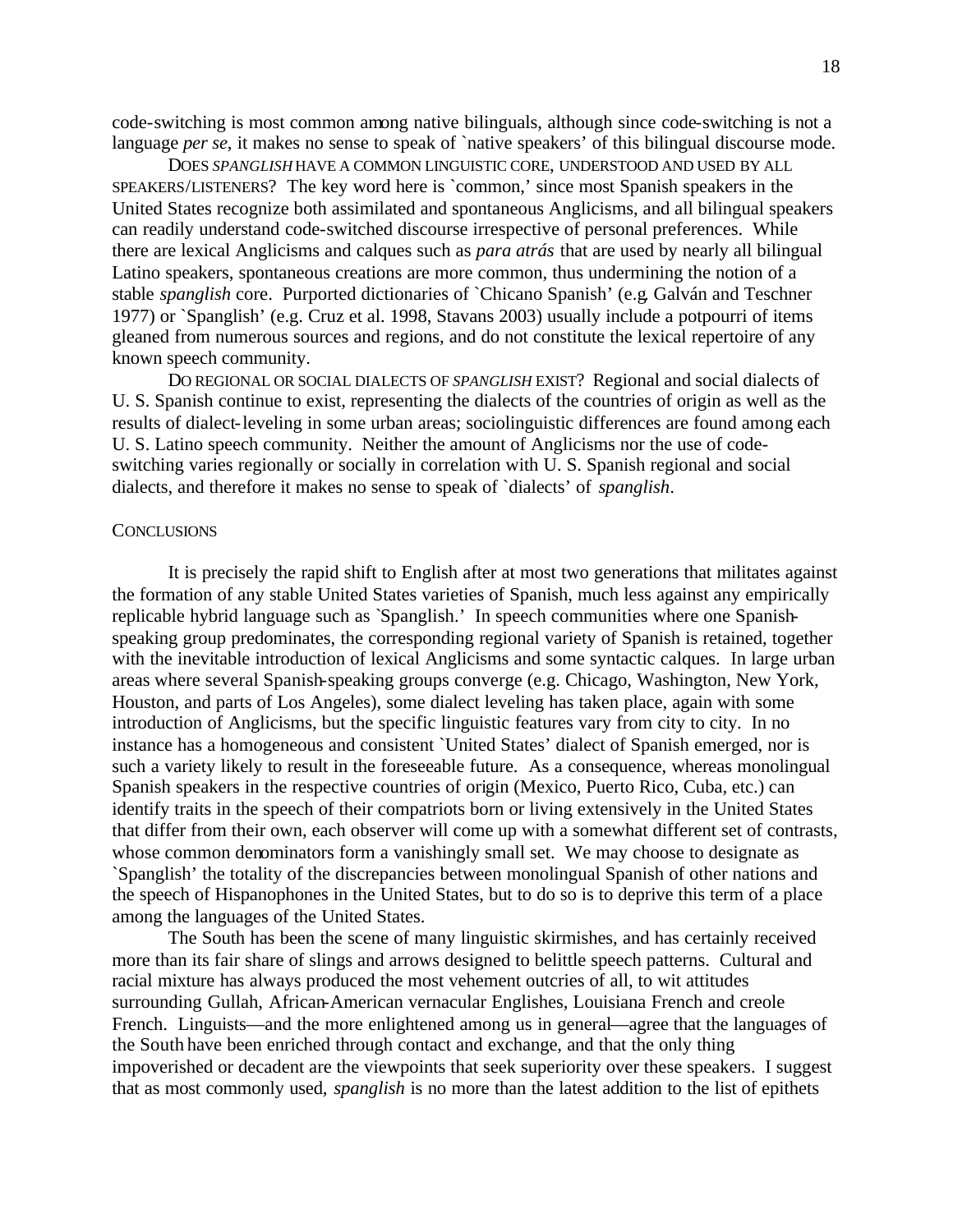and slurs applied to the speech of the underclasses, and that the true nature of the Spanish-English interface must be sought from an additive rather than a subtractive viewpoint. As Spanish speakers in southern states grow in numbers and prominence, the nuanced English and Spanish that result from this cross-fertilization will further enrich the linguistic profile of our communities. ¡Hasta la vista, *spanglish*! We are still "one nation … indivisible," but in English … *y en español*.

# **References**

- Acosta-Belén, E. 1975. Spanglish: a case of languages in contact. New directions in second language learning, teaching and bilingual education, ed. Marina Burt and Helen Dulay, 151-158. Washington, DC: TESOL.
- Attinasi, John. 1978. Language policy and the Puerto Rican community. Bilingual Review/Revista Bilingüe 5(1-2).1-40.
- \_\_\_\_\_. 1979. Language attitudes in New York Puerto Rican community. Ethnoperspectives in bilingual education research, ed. by R. Padilla, 408-461. Ypsilanti: Bilingual Review Press.N.p.: Spanglish Unlimited, Inc.
- Avera, Hugh/Hugo. 2001. Spanglish: a course in communication celebrating similarity/un curso de comunicación celebrando similaridad.
- Bachiller y Morales, Antonio. 1883. Desfiguración a que está expuesto el idioma castellano al contacto y mezcla de razas. Revista de Cuba 14.97-104.
- Bautista, Maria Lourdes. 1991. Code-switching studies in the Philippines. International Journal of the Sociology of Language 88.19-32.
- Belazi, Hedi. 1991. Multilingualism in Tunisia and French/Arabic code switching among educated Tunisian bilinguals. Ph. D. dissertation, Cornell University.
- Bentahila, A. and E. Davies. 1983. The syntax of Arabic-French code-switching. Lingua 59.301-330.
- Berk-Seligson, Susan. 1986. Linguistic constraints on intra-sentential code-switching: a study of Spanish/Hebrew bilingualism. Language in Society 15.313-348.
- Betanzos Palacios, Odón. 1997. El "espanglish" y sus accidentes. Article published in the *Diario* of New York.
- \_\_\_\_\_. 2001. El español en Estados Unidos: problemas y logros. Presented at the II International Congress on the Spanish Language, Valladolid, Spain, October, 2001.
- Bills, Garland. 1989. The U. S. Census of 1980 and Spanish in the Southwest. International Journal of the Sociology of Language 79.11-28.
- \_\_\_\_\_. 1997a. New Mexico Spanish: demise of the earliest European variety in the United States. American Speech 72.154-171.
- \_\_\_\_\_. 1997b. Language shift, linguistic variation, and teaching Spanish to native speakers in the United States. In Colombi and Alarcón (eds.), 262-282.
- Bills, Garland, ed. 1974. Southwest areal linguistics. San Diego: Institute for Cultural Pluralism, San Diego State University.
- Bills, Garland, Eduardo Hernández Chávez and Alan Hudson. 1995. The geography of language shift: distance from the Mexican border and Spanish language claiming in the southwestern United States. International Journal of the Sociology of Language 114.9-27.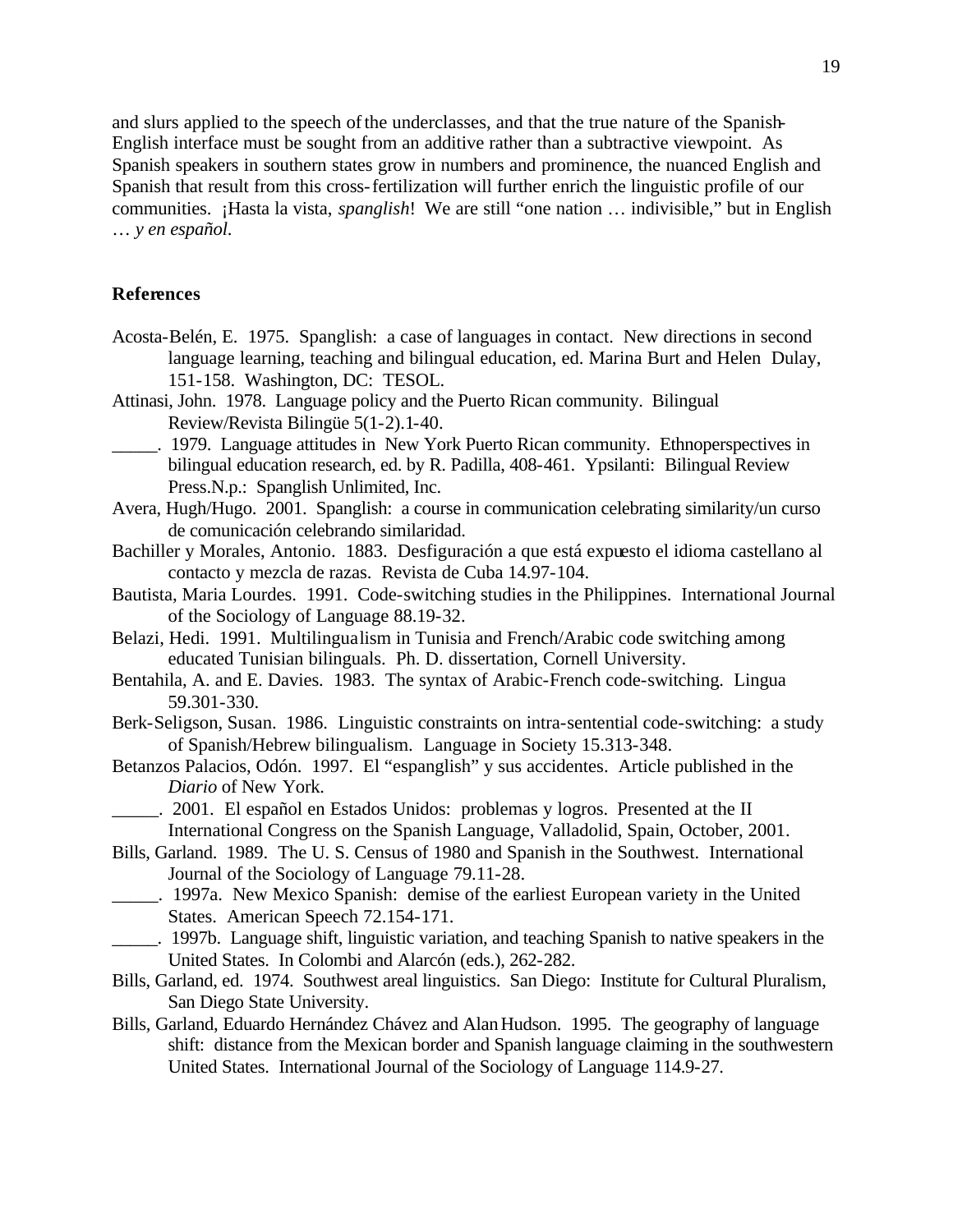\_\_\_\_\_. 2000. Spanish home language use and English proficiency as differential measures of language maintenance and shift. Southwest Journal of Linguistics 19.11-27.

- Bokamba, Eyamba. 1987. Are there syntactic constraints on code-mixing? Variation in language: NWAV-XV at Stanford, ed. by Keith Denning, Sharon Inkelas, Faye McNair-Knox, John Rickford, 35-51. Stanford: Linguistics Department, Stanford University. \_\_\_\_\_. 1988. Code-mixing, language variation, and linguistic theory. Lingua 76.21-62.
- \_\_\_\_\_. 1989. Are there syntactic constraints on code-mixing? World Englishes 8.277-293.
- Brown, Becky. 1986. Cajun/English code-switching: a test of formal models. Diversity and diachrony, ed. by David Sankoff, 399-406. Amsterdam: John Benjamins.
- Castro, Xosé. 1996. El espanglish en Internet y en la computación/informática. Presented at the Congreso sobre Internet organized by Novell (Madrid, June 12-14, 1996).
- Chaston, John. 1991. Imperfect progressive usage paterns in the speech of Mexican American bilinguals from Texas. Sociolinguistics of the Spanish-speaking world, ed. by Carol Klee and Luis Ramos-García, 299-311. Tempe: Bilingual Review Press.
- Choi, Jae Oh. 1991. Korean-English code-switching: switch-alpha and linguistic contraints. Linguistics 29.877-902.
- Colombi, M. Cecilia and Francisco X. Alarcón (eds.). 1997. La enseñanza del español a hispanohablantes: praxis y teoría. Boston and New York: Houghton Mifflin.
- Cruz, Bill, Bill Teck, and the Editors of Generation Ñ Magazine. 1998. The official Spanglish dictionary. New York: Fireside.
- DiSciullo, A., P. Muysken and R. Singh. 1986. Government and code-mixing. Journal of Linguistics 22.1-24.
- Dorian, Nancy. 1977. The problem of the semi-speaker in language death. International Journal of the Sociology of Language 12.23-32.
- \_\_\_\_\_. 1981. Language death: the life cycle of a Scottish Gaelic dialect. Philadelphia: University of Pennsylvania.
- Doron, Edit. 1981. On a formal model of code-switching. Texas Linguistic Forum 22.35-59.
- Dussias, Paola. 2003. Spanish-English code mixing at the Auxiliary Phrase: evidence from eye-movement data. Revista Internacional de Lingüística Iberoamericana 1(2).7-34.
- Eliasson, S. 1989. English-Maori language contact: code-switching and the free morpheme constraint. Reports from Uppsala University Department of Linguistics 18.1-28.
- \_\_\_\_\_. 1991. Models and constraints in code-switching theory. Papers for the workshop on constraints, conditions and models, 17-50. Strasbourg: European Science Foundation.
- Ewing, Anny. 1984. Polish-English code-switching: a clue to constituent structure and processing mechanisms. CLS 20.52-64.
- Fairclough, Marta. 2003. El (denominado) *Spanglish* en los Estados Unidos. Revista Internacional de Lingüística Iberoamericana (RILI) 1:2.185-204.
- Floyd, Mary Beth. 1976. Verb usage and linguistic variation in Colorado Spanish. Ph. D. dissertation, University of Colorado.
	- \_\_\_\_\_. 1978. Verb usage in Southwest Spanish: a review. Bilingual Review 5.86-90.
- \_\_\_\_\_. 1982. Aspectual distinction in past reference: preterite and imperfect in southwest Spanish. Journal of the Linguistic Association of the Southwest 5.36-41.
- Furbee-Losee, Louanna, ed. 1976. Mayan texts I. International Journal of American Linguistics, Native American Texts Series, vol. 1, number 1. Chicago: University of Chicago Press.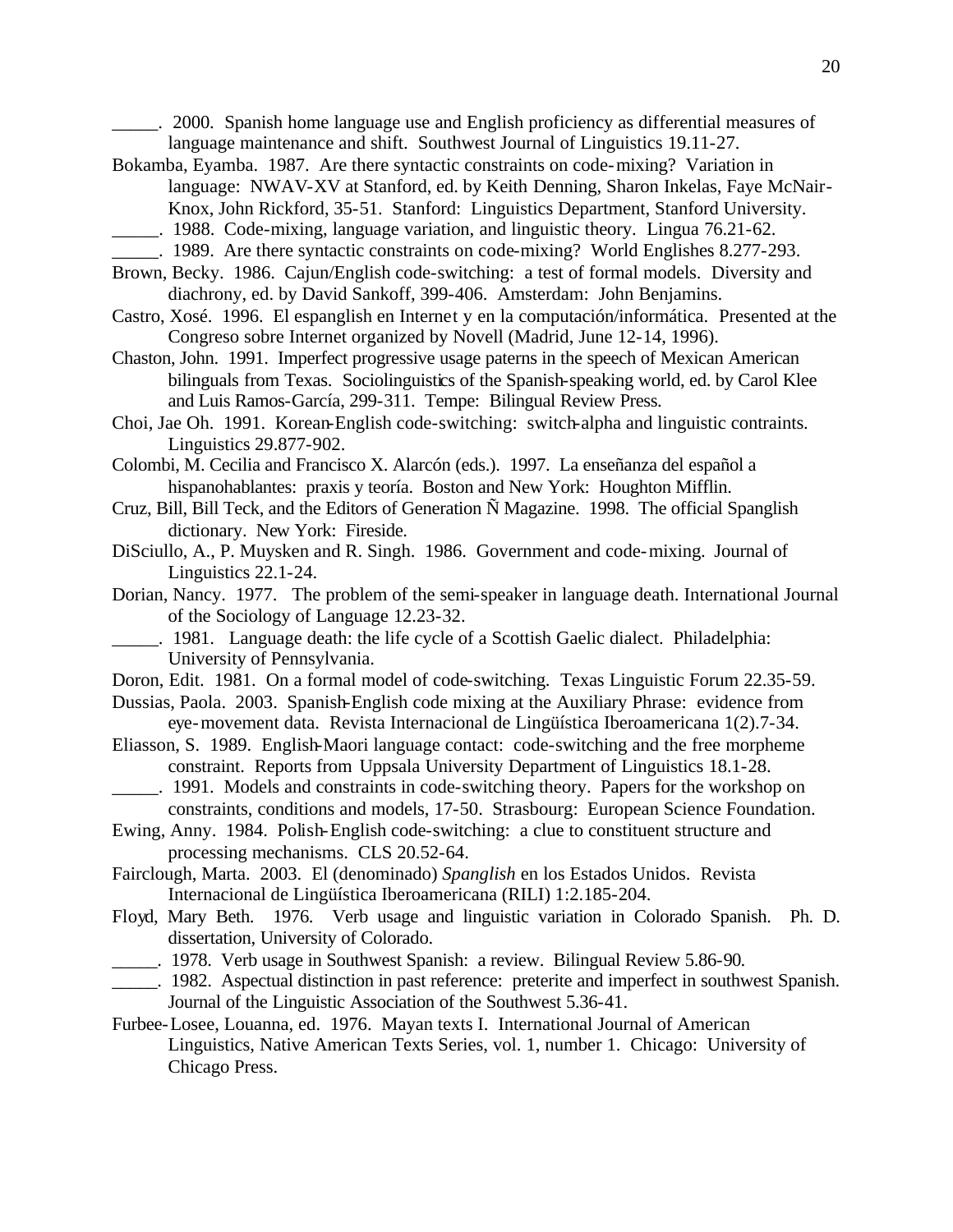- Galván, Roberto and Richard Teschner. 1977. El diccionario del español chicano. Silver Spring, Maryland: Institute of Modern Languages. Second edition.
- García, Ofelia and Milagros Cuevas. 1995. Spanish ability and use among second-generation Nuyoricans. Spanish in four continents: studies in language contact and bilingualism, ed. Carmen Silva-Corvalán, 184-195. Washington: Georgetown University Press.
- García Rojas, Miguel Arcangel and David John Molesworth. 1996. Unravelling Spanglish: a practical guide to language interference. Tunja: Universidad Pedagógica y Tecnológica de Colombia.
- Gibbons, John. 1987. Code-mixing and code choiuce: a Hong Kong case study. Clevedon: Multilingual Matters,
- Gingras, Rosario. 1974. Problems in the description of Spanish-English code-switching. In Bills (ed.), 167-174.
- Granda, Germán de. 1972. Transculturación e interferencia lingüística en el Puerto Rico contemporáneo. Río Piedras: Editorial Edil.
- Grosjean, François. 1982. Life with two languages. Cambridge: Harvard University Press.
- Grosjean, François and Carlos Soares. 1986. Processing mixed languages: some preliminary findings. Language processing in bilinguals: psycholinguistic and neuropsychological perspectives, ed. by Jyotsna Vaid, 145-179. Hillsdale, N. J.: Lawrence Erlbaum Associates.
- Gumperz, John. 1982. Discourse strategies. Cambridge: Cambridge University Press.
- Hart-González, Lucinda y Marcia Feingold. 1990. Retention of Spanish in the home. International Journal of the Sociology of Language 84.5-34.
- Haugen, Einar. 1950. The analysis of linguistic borrowing. Language 26.210-231.
- \_\_\_\_\_. 1956. Bilingualism in the Americas. Publication no. 26 of the American Dialect Society, published by University of Alabama Press.
- Hernández-Chávez, Eduardo, Garland Bills, and Alan Hudson. 1996. El desplazamiento del español en el soroeste de EEUU. según el censo de 1990. Actas del X Congreso Internacional de la Asociación de Lingüística y Filología de la América Latina (ALFAL), ed. Marina Arjona Iglesis et al., 664-672. México: Universidad Nacional Autónoma de México.
- Hill, Jane. 1993a. Is it really "no problemo"? Junk Spanish and Anglo racism. Texas Linguistic Forum 33.1-12.
- \_\_\_\_\_. 1993b. Hasta la vista baby: Anglo Spanish in the American Southwest. Critique of Anthropology 13.145-176.\
- Holm, John. 1988. Pidgins and creoles, volume I: theory and structure. Cambridge: Cambridge University Press.
	- \_\_\_\_\_. 2000. An introduction to pidgins and creoles. Cambridge: Cambridge University Press.
- Hudson, Alan, Eduardo Hernández Chávez, and Garland Bills. 1992. English language proficiency, Spanish language maintenance, and the socioeconomic characterics of the Spanish Origin population. Paper presented at the 13th conference El español en los Estados Unidos, University of Minnesota.
- \_\_\_\_\_. 1995. The many faces of language maintenance: Spanish language claiming in five southwestern states. Spanish in four continents: studies in language contact and bilingualism, ed. by Carmen Silva-Corvalán, 165-183. Washington: Georgetown University Press.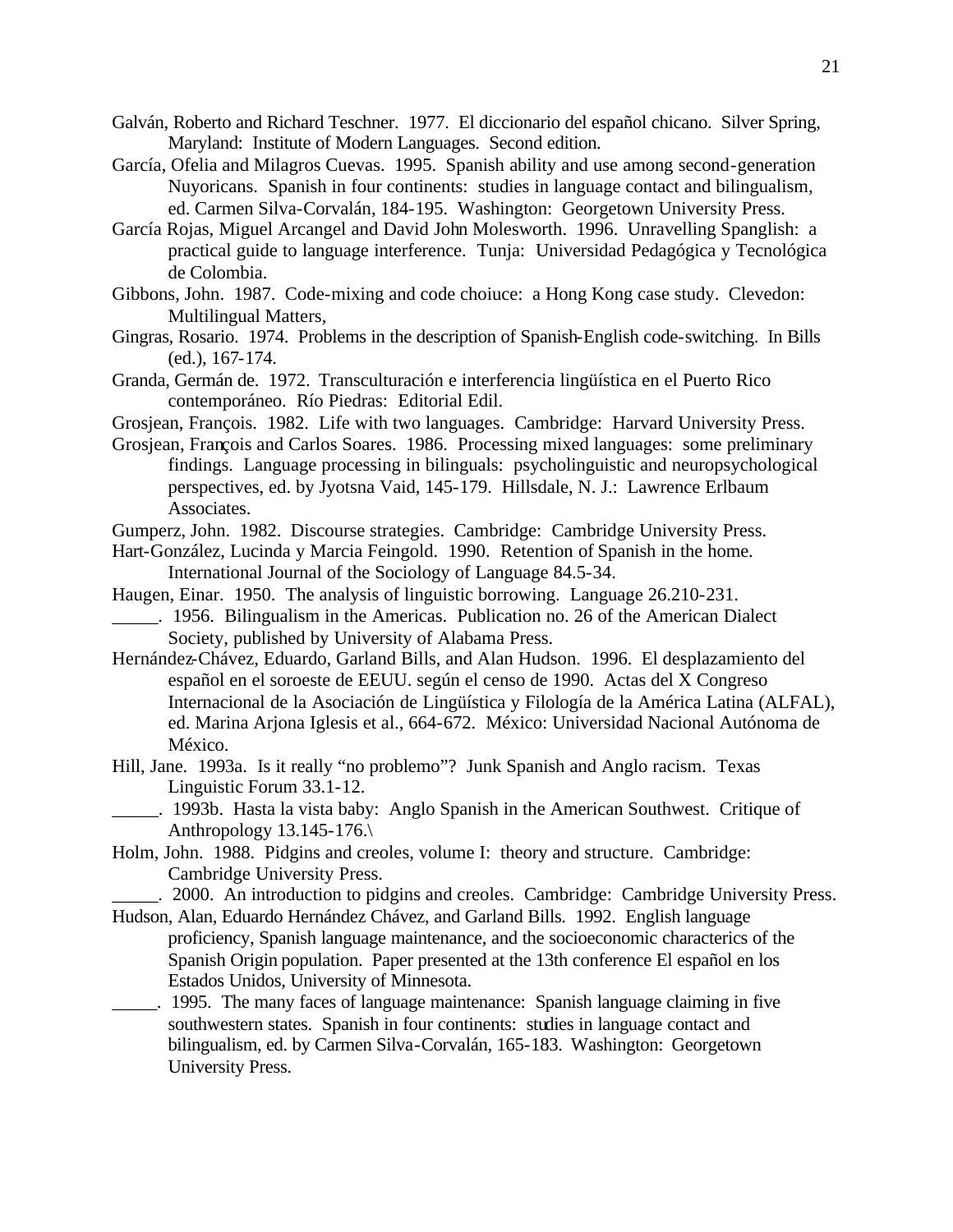- Ibarz, Joaquim. 2002. In un placete de La Mancha. El Espectador (Bogotá), 3 de julio de 2002 [Internet version].
- Jacobson, Rodolfo. 1977a. How to trigger code-switching in a bilingual classroom. Southwest areal linguistics then and now, ed. by B. Hoffer, B. Dubois, 16-39. San Antonio: Trinity University.
- \_\_\_\_\_. 1977b. The social implications ofintra-sentential code-switching. New directions in Chicano scholarship, ed. by R. Romo, R. Paredes. Special issue of The New Scholar, 227- 256.
- \_\_\_\_\_. 1978a. Anticipatory embedding and imaginary content: two newly identified codeswitching variables. SWALLOW VII, ed. by Anthony Lozano, 16-25. Boulder: University of Colorado.
- \_\_\_\_\_. 1978b. Code-switching in south Texas: sociolinguistic considerations and pedagogical applications. Journal of the Linguistic Association of the Southwest 3.20-32.
- Joshi, A. 1985. Processing sentences with intrasentential code-switching. Natural language parsing: psychological, computational and theoreitcal perspectives, ed. by D. Dowty, L. Karttunen, and A. Zwicky, 190-204. Cambridge: Cambridge University Press.
- Kamwangamalu, Nkonko Mudipanu. 1987. French/vernacular code mixing in Zaire: implications for syntactic constraints on code mixing. CLS 23(1).166-180.
- Klavans, Judith. 1985. The syntax of code-mixing: Spanish and English. Proceedings of the Linguistic Symposium on Romance Languages, 213-231. Amsterdam: John Benjamins.
- Lipski, John. 1975. The language battle in Puerto Rico. Revista Interamericana 5.346-54.
- \_\_\_\_\_. 1976. Structural linguistics and bilingual interference. Bilingual Review/Revista Bilingüe 3.229-237.
- \_\_\_\_\_. 1977. Code-switching and the problem of bilingual competence. Fourth LACUS Forum, ed. Michel Paradis, 263-277. Columbia, SC: Hornbeam Press.
- \_\_\_\_\_. 1978. Code-switching and bilingual competence. In Paradis (ed.), 250-264.
- \_\_\_\_\_. 1979. Bilingual competence and code-switching. Langue et l'Homme 42.30-39.
- . 1982. Spanish-English language switching in speech and literature: theories and models. Bilingual Review 9.191-212.
- \_\_\_\_\_. 1985a. Creole Spanish and vestigial Spanish: evolutionary parallels. Linguistics 23.963- 84.
- \_\_\_\_\_. 1985b. Linguistic aspects of Spanish-English language switching. Tempe: Arizona State University, Center for Latin American Studies.
- \_\_\_\_\_. 1985c. The construction *pa(ra) atrás* in bilingual Spanish-English communities. Revista/Review Interamericana 15.91-102.
- \_\_\_\_\_. 1986a. Sobre el bilingüismo anglo-hispánico en Gibraltar. Neuphilologische Mitteilungen 87.414-427.
- \_\_\_\_\_. 1986b. English-Spanish contact in the United States and Central America: sociolinguistic mirror images? Focus on the Caribbean , ed. M. Görlach, J. Holm, 191- 208. Amsterdam: John Benjamins.
- \_\_\_\_\_. 1987. The construction *pa(ra) atrás* among Spanish-English bilinguals: parallel structures and universal patterns. Ibero Americana 28/29.87-96.
- \_\_\_\_\_. 1992. Language--varieties of Spanish spoken, English usage among Hispanics, Spanish in business, the media and other social environments, bilingualism and code-switching. The Hispanic-American almanac, ed. Nicolás Kanellos, 209-227. Detroit: Gale Research Inc.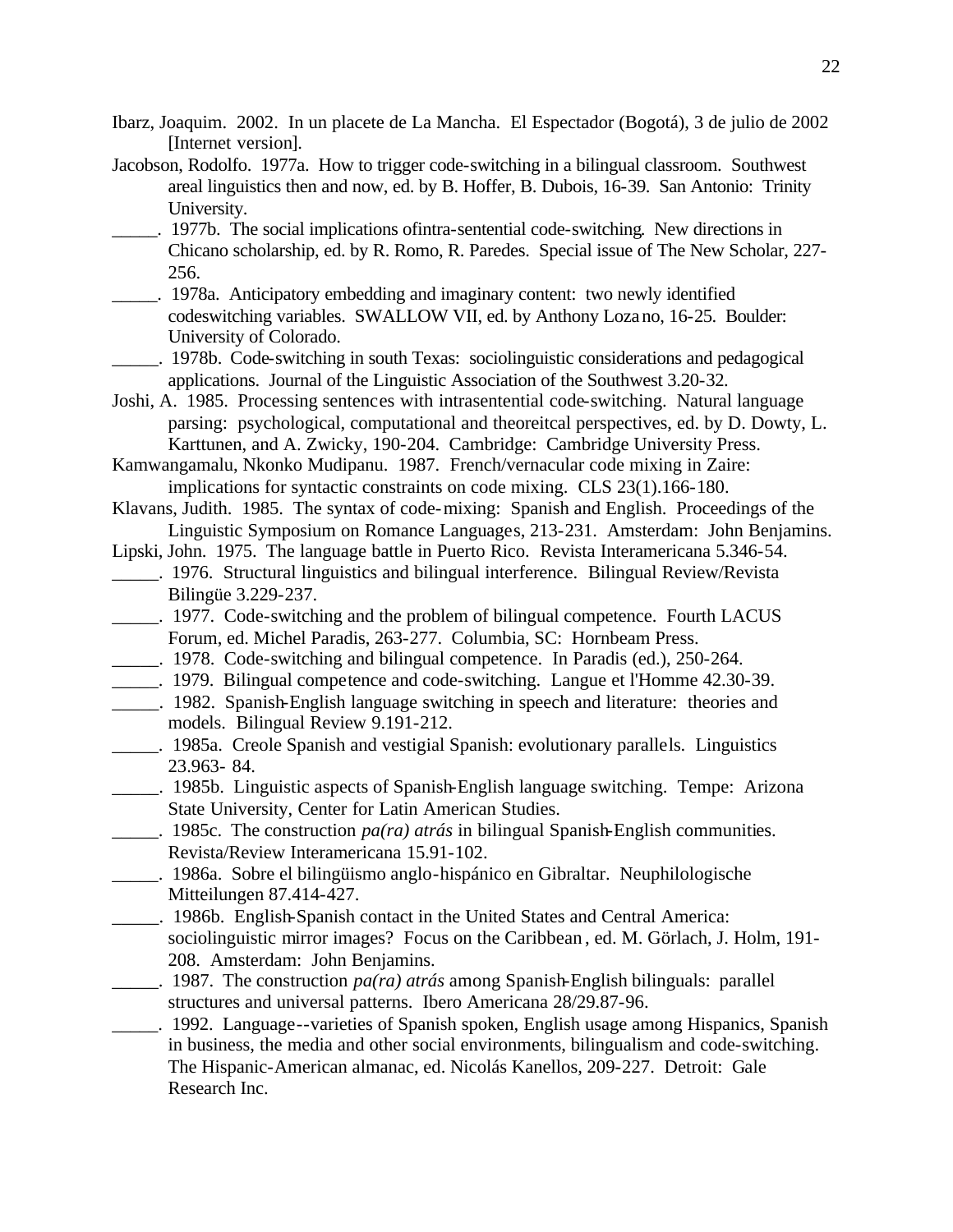- \_\_\_\_\_. 1993. Creoloid phenomena in the Spanish of transitional bilinguals. Ana Roca and John Lipski, eds., Spanish in the United States: linguistic contact and diversity, 155-182. Berlín: Mouton de Gruyter.
- \_\_\_\_\_. 1996a. Patterns of pronominal evolution in Cuban-American bilinguals. In Roca and Jensen (eds.), 159-186.
- \_\_\_\_\_. 1996b. Los dialectos vestigiales del español en los Estados Unidos: estado de la cuestión. Signo y Seña 6.459-489.
- \_\_\_\_\_. 2004. La lengua española en los Estados Unidos: avanza a la vez que retrocede. Revista Española de Lingüística.
- Lloréns, Washington. 1971. El habla popular de Puerto Rico. Río Piedras: Editorial Edil, 2nd ed.
- Macnamara, J. and S. Kushnir. 1971. Linguistic independence of bilinguals: the input switch. Journal of Verbal Learning and Verbal Behavior 10.480-487.
- MacSwan, Jeffrey. 1999. A minimalist approach to intrasentential code-mixing: Spanish-Nahuatl bilingualism in central Mexico. New York: Garland.
- Marasigan, Elizabeth. 1983. Code-switching and code-mixing in multilingual societies. Singapore: Singapore University Press.
- Martin, Laura. 1986. Eskimo words for snow: a case study in the genesis and decay of an anthropological example. American Anthropologist 88.418-422.
- McKinstry, H. E. 1930. The American language in Mexico. American Mercury 19(75), March 1930, 336-338.
- Mencken, H. L. 1962. The American language. New York: Alfred A. Knopf. 4<sup>th</sup> edition.
- Meyers-Scotton, Carol. 1992. Comparing codeswitching and borrowing. Codeswitching, ed. by Carol Eastman, 19-39. Clevedon: Multilingual Matters.
- Milán, William. 1982. Spanish in the inner city: Puerto Rican speakers in New York. Bilingual Education for Hispanic Students in the United States, ed. J. Fishman, G. Keller, 191-206. New York: Columbia University, Teacher's College.
- Montes, Marisa. 2003. Get ready for Gabí! A crazy mixed-up Spanglish day. New York: Scholastic Press.
- Morales, Ed. 2002. Living in Spanglish: the search for Latino identity in America. New York: St. Martin's Press.
- Moyer, Melissa. 1992. Analysis of code-switching in Gibraltar. Doctoral dissertation, Universitat Autònoma de Barcelona.
- Mühlhäusler, Peter. 1986. Pidgin and creole linguistics. Oxford: Basil Blackwell.
- Muysken, Pieter. 2000. Bilingual speech: a typology of code-mixing. Cambridge: Cambridge University Press.
- Nash, Rose. 1970. Spanglish: language contact in Puerto Rico. American Speech 45.223-233. \_\_\_\_\_. 1971. Englañol: more language contact in Puerto Rico. American Speech 46.106-122.
- Nartey, Jonas. 1982. Code-switching: interference or faddism? Anthropological Linguistics 24.183-192.
- Nishimura, Miwa. 1986. Intrasentential coe-switching: the case of language assignment. Language processing in bilinguals: psycholinguistic and neuropsychological perspectives, ed. by Jyotsna Vaid, 123-143. Hillsdale, N. J.: Lawrence Erlbaum Associates.
- Nortier, Jacomine. 1990. Dutch-Moroccan Arabic code switching among Moroccans in the Netherlands. Dordrecht: Foris.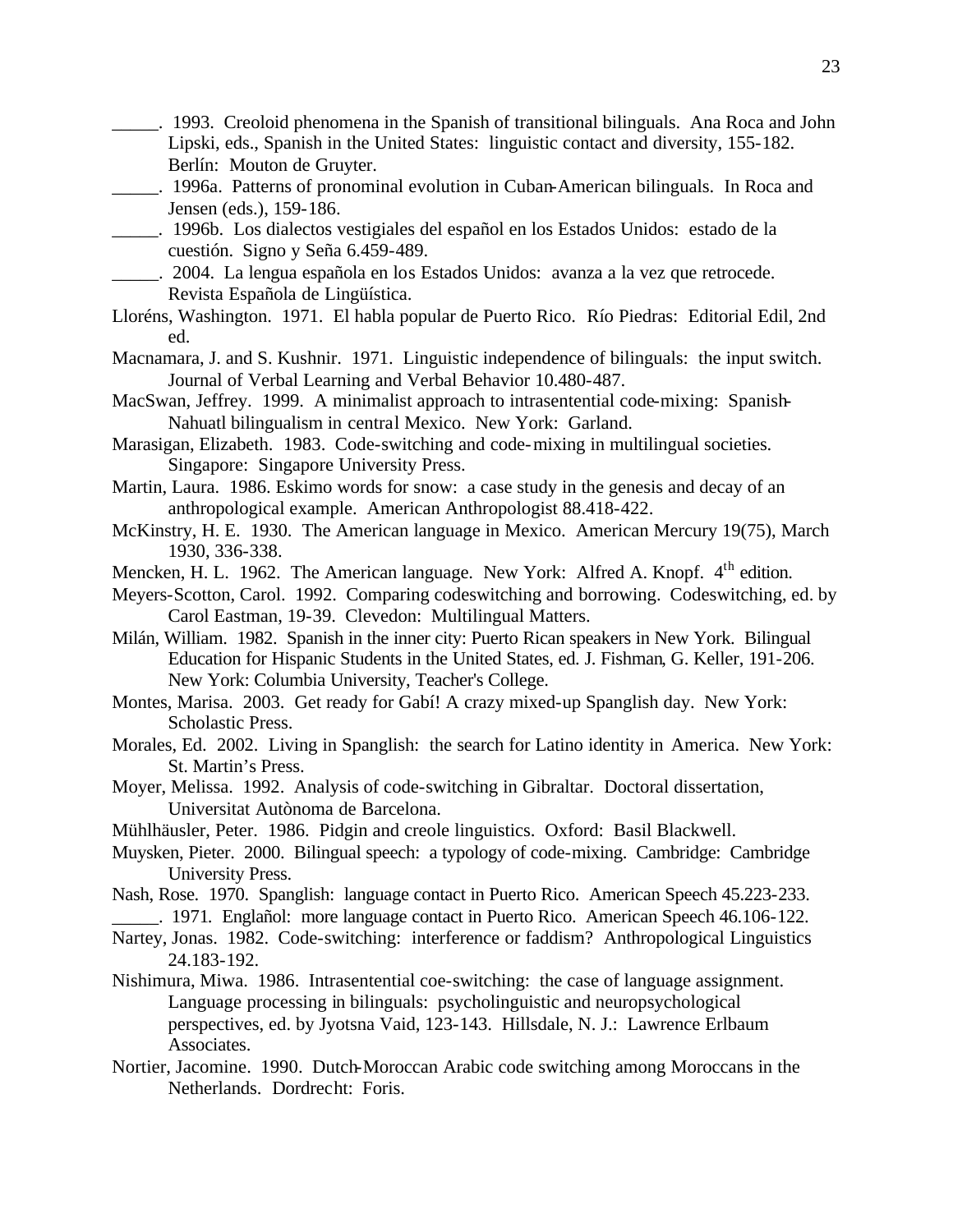- Park, Jun-Eon. 1990. Korean/English intrasentential code-switching: matrix language assignment and linguistic constraints. Ph. D. dissertation, University of Illinois.
- Pandit, Ira. 1987. Grammaticality in code switching. Codeswitching as a worldwide phenomenon, ed. by Rodolfo Jacobson, 33-69. New York: Peter Lang.
- Paradis, Michel, ed. 1978. Aspects of bilingualism. Columbia, SC: Hornbeam Press.
- Peñalosa, Fernando. 1980. Chicano sociolinguistics. Rowley: Newbury House.
- Pérez Sala, Paulino. 1973. Interferencia lingüística del inglés en el español hablado en Puerto Rico. Hato Rey: Inter American University Press.
- Pfaff, Carol. 1979. Constraints on language mixing. Language 55.291-318.
- Poplack, Shana. 1980. Sometimes I'll start a sentence in English y termino en español. Linguistics 18.581-618.
- \_\_\_\_\_. 1983. Bilingual competence: linguistic interference or grammatical integrity? Lucía Elías-Olivares, ed., Spanish in the U. S. setting: beyond the southwest, 107-129. Rosslyn, Virginia: National Clearinghouse for Bilingual Education.
- Poplack, Shana, David Sankoff and C. Miller. 1988. The social correlates and linguistic process of lexical borrowing and assimilation. Linguistics 26.47-104.
- Poplack, Shana, Susan Wheeler and Anneli Westwood. 1989. Distinguishing language contact phenomena: evidence from Finnish-English bilingualism. World Englishes 8.389-406.
- Pousada, Alicia and Shana Poplack. 1982. No case for convergence: the Puerto Rican Spanish verb system in at language- contact situation. J. Fishman, G. Keller, eds., Bilingual education for Hispanic students in the United States, pp. 207- 40. New York: Columbia University, Teacher's College Press.
- Pullum, Geoffrey. 1991. The great Eskimo vocabulary hoax and other irreverent essays on the study of language. Chicago: University of Chicago Press.
- Roca, Ana and John Jensen (eds.). 1996. Spanish in contact: issues in bilingualism. Somerville, MA: Cascadilla Press.
- Romaine, Suzanne. 1988. Pidgin and creole languages. London: Longman.
- Romick, Joan. 1984. Are there universal constraints on borrowing in language contact situations. Working Papers in Linguistics 16, University of Hawaii.
- Sánchez, Rosaura. 1983. Chicano discourse. Rowley: Newbury House.
- Sankoff, David and Shana Poplack. 1981. A formal grammar for code-switching. Papers in Linguistics 14.1-25.
- Scotton, Carol, and J. Okeju. 1973. Neighbors and lexical borrowings. Language 49.871-889.
- Silva-Corvalán, Carmen. 1994. Language contact and change: Spanish in Los Angeles. Oxford: Clarendon Press.
- Simpson, J. A. and Weiner, E. S. C. (eds.). 1989. The Oxford English dictionary. Oxford: Clarendon Press, 2<sup>nd</sup> edition.
- Singh, Rajendra. 1981. Grammatical constraints on code-switching. Recherches Linguistiques à Montréal 17.155-163.
	- \_\_\_\_\_. 1985. Grammatical constraints on code-mixing: evidence from Hindi-English. Canadian Journal of Linguistics 30.33-45.

Sobin, Nicholas. 1984. On code-switching inside NP. Applied Psycholinguistics 5.293-303.

Solé, Carlos. 1979. Selección idiomática entre la nueva generación de cubano-americanos. Bilingual Review/Revista Bilingüe 6.1-10.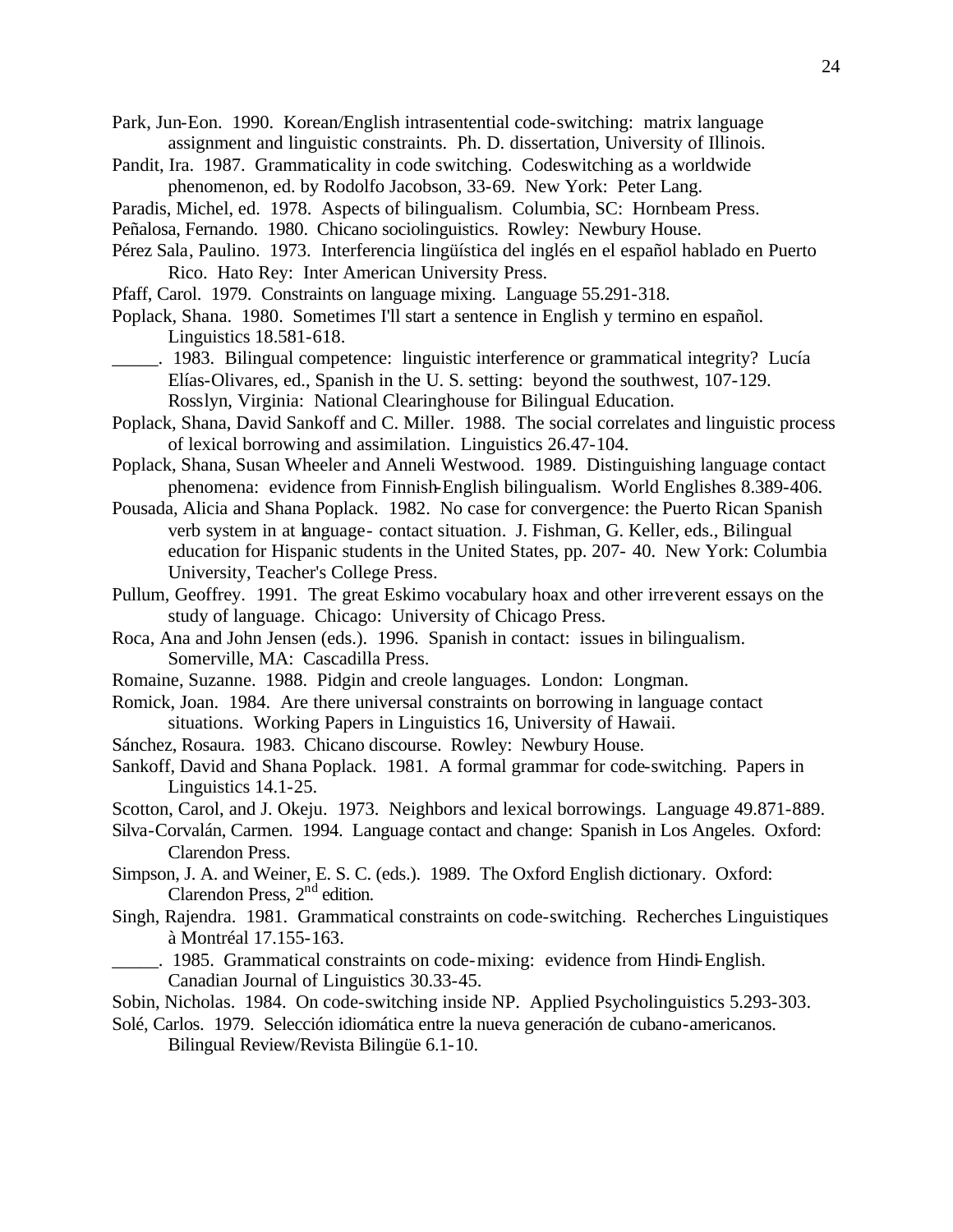- \_\_\_\_\_. 1982. Language loyalty and language attitudes among Cuban-Americans. Bilingual education for Hispanic students in the United States, ed. by Joshua Fishman and Gary Keller, 254-268. New York: Columbia University Teachers College Press.
- Solé, Yolanda Russinovich. 1975. Language maintenance and language shift among Mexican American college students. Journal of the Linguistic Association of the Southwest 1(1).22-48.
- \_\_\_\_\_. 1990. Bilingualism: stable or transitional? The case of Spanish in the United States. International Journal of the Sociology of Language 84.35-80.
- Sridhar, S. and K. Sridhar. 1980. The syntax and psycholinguistics of bilingual code-mixing. Canadian Journal of Psychology 34.407-416.
- Stavans, Ilan. 2000. Spanglish para millones. Madrid: Colección Apuntes de Casa de América. \_\_\_\_\_. 2002. Translation of the *Quijote* into `spanglish.' La Vanguardia (Barcelona) July 3, 2002.5-6.
	- \_\_\_\_\_. 2003. Spanglish: the making of a new American language. New York: Harper-Collins.
- Thomason, Sarah Grey and Terrence Kaufman. 1988. Language contact, creolization, and genetic linguistics. Berkeley: University of California Press.
- Thompson, Roger. 1974. Mexican American language loyalty and the validity of the 1970 census. Southwest areal linguistics, ed. Garland Bills, 65-78. San Diego: Institute for Cultural Pluralism.
- Timm, Lenora. 1975. Spanish-English code-switching: el porque y how-not-to. Romance Philology 28.473-482.
- Tío, Salvador. 1954. Teoría del espanglish. A fuego lento, cien columnas de humor y una cornisa, pp. 60-65. Rio Piedras: University of Puerto Rico.
- \_\_\_\_\_. 1992. Lengua mayor: ensayos sobre el español de aquí y de allá. Madrid: Editorial Plaza Mayor.
- Toribio, Almeida Jacqueline. 2001a. Accessing billingual code-switching competence. International Journal of Bilingualism 5.403-436.
	- \_\_\_\_\_. 2001b. On the emergence of bilingual code-mixing competence. Bilingualism, language and cognition 4.203-231.
- Treffers-Daller, J. 1991. Towards a uniform approach to code-switching and borrowing. Papers for the workshop on constraints, conditions and models, 257-279. Strasbourg: European Science Foundation.
- Valdés Bernal, Sergio y Nuria Gregori Torada. 2001. Identidad, uso y actitudes lingüísticas de la comunidad cubana en Miami. Unidad y diversidad, programa informativo sobre la lengua castellana 4 de abril de 2001.

Varela, Beatriz. 1992. El español cubano-americano. Nueva York: Senda Nueva de Ediciones

- Varo, Carlos. 1971. Consideraciones antropológicas y políticas en torno a la enseñanza del "spanglish" en Nueva York. Eio Piedras: Ediciones Librrería Internaciona l.
- Veltman, Calvin. 1988. The future of the Spanish language in the United States. Nueva York: Hispanic Policy Development Project.
- Weinreich, Uriel. 1953. Languages in contact: findings and problems. New York: The Linguistic Circle of New York.
- Whitney, William Dwight. 1881. On mixture in language. Transactions of the American Philological Association 12.5-26.
- Woolford, Ellen. 1983. Bilingual code-switching and syntactic theory. Linguistic Inquiry 13.519-535.